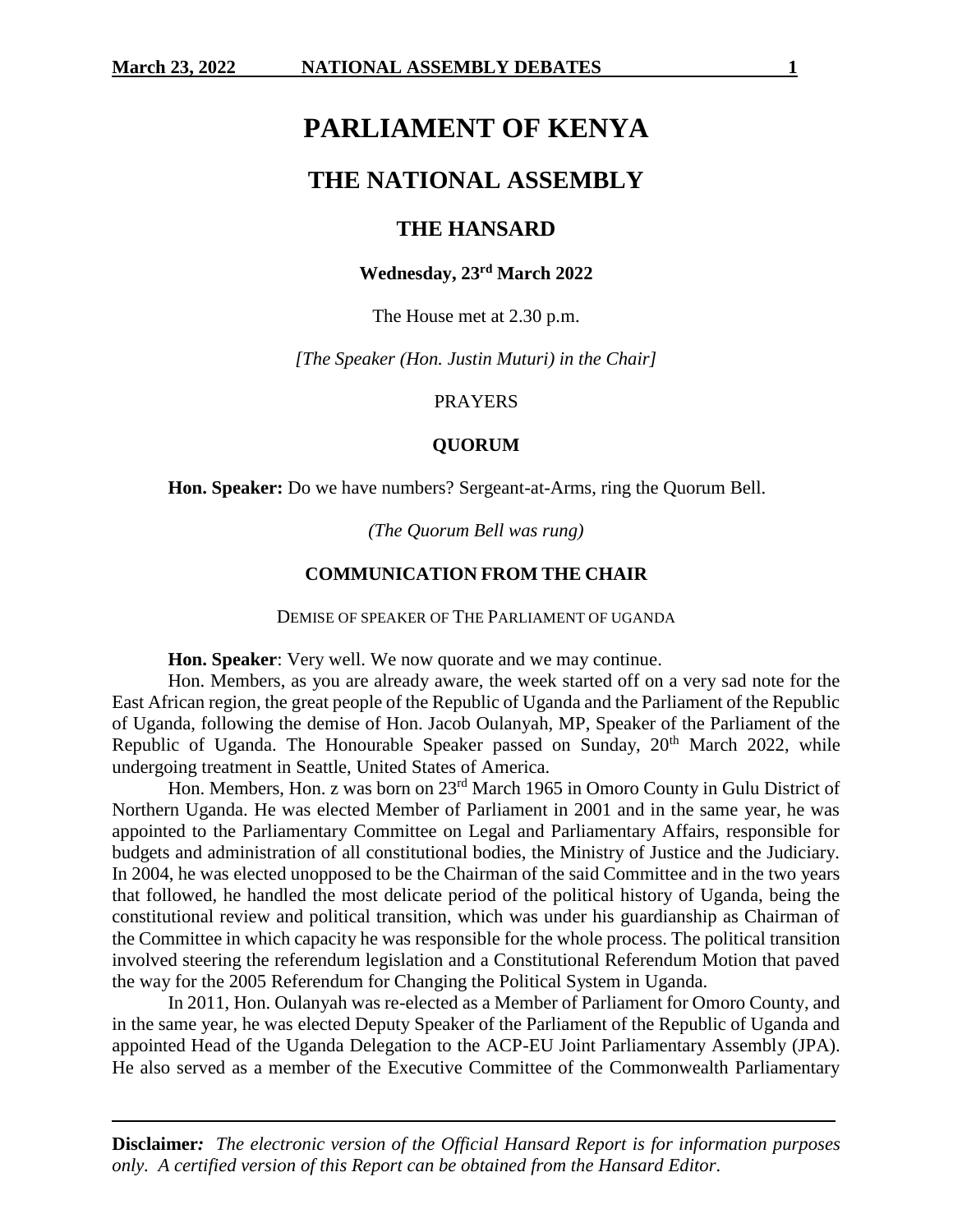Association in 2001. In 2016, Hon. Oulanyah was re-elected as a Member of Parliament for Omoro County, and also re-elected as Deputy Speaker.

Hon. Members, on 24<sup>th</sup> May 2021, the late Honourable Jacob Oulanyah was voted Speaker of [Parliament](https://en.wikipedia.org/wiki/Parliament_of_Uganda) of the Republic of Uganda. He served in that capacity until his demise.

Without a doubt, Hon. Members, the great people of Uganda, the entire Parliament of Uganda, the nation and the East African Community at large, have lost a vibrant, pragmatic and dedicated leader. May God rest his soul in peace.

Hon. Members, in tribute and honour to our departed brother and colleague, the Honourable Jacob Oulanyah, I request that we all stand to observe a moment of silence.

*(Hon. Members observed a moment of silence)*

May his soul rest in eternal peace.

I have indication that some Members want to pay tribute. Hon. Pukose.

**Hon. (Dr.) Robert Pukose** (Endebess, JP): Thank you, Hon. Speaker. I want to join you and the people of Kenya in sending our condolences to the people of the Republic of Uganda. Endebess borders Uganda and they are my neighbours. So, in the spirit of good neighbourliness, I want to join our brothers in the Republic of Uganda by saying *pole* to the people of Acholi in the north, for the loss of their great son.

May the Almighty God rest his soul in eternal peace.

# *(Hon. Speaker spoke off-record)*

**Hon. Wafula Wamunyinyi** (Kanduyi, FORD-K): Thank you, Hon. Speaker. I wish to join you in conveying our condolences to the family of Right Hon. Jacob Oulanyah. As you will recall, I knew him when I was the Co-chair of the East African Community (EAC) activities for legislative assemblies. He was one of the Members of Parliament who we worked with in promoting integration of the EAC. As you will recall, he is one of the Members who were fighting to see that EAC Members lived together in harmony, regarding each other as brothers and sisters. He fully participated in fast-tracking the process. As you will recall, the widening and deepening of our relationship was an issue then and Hon. Jacob made major contributions towards this.

May the good Lord rest his soul in eternal peace.

**Hon. Speaker**: Hon. Sankok.

**Hon. David Sankok** (Nominated, JP): Thank you, Hon. Speaker. May I join you and my colleagues in condoling the great people of Uganda and the family of the late Right Hon. Jacob Oulanyah. I interacted with him in my capacity as the Chairman, East African Council for Persons with Disability when I visited their Parliament sometime late last year.

On my own behalf and on behalf of the 6.5 million Kenyans with disability I represent in this House, I send my sincere condolences to the people of Uganda and the family of the late Right Hon. Jacob Oulanyah. Also, on behalf of Kenyans although we are in an electioneering period, we whole heartedly release our professional mourners to go and represent us in the burial of the late Right Hon. Jacob Oulanyah.

May his soul rest in eternal peace.

**Hon. Speaker**: Hon. Makali Mulu.

**Hon. Makali Mulu** (Kitui Central, WDM-K): Thank you, Hon. Speaker. I want to join my colleagues and the Speaker of the National Assembly of Kenya who at the same time is the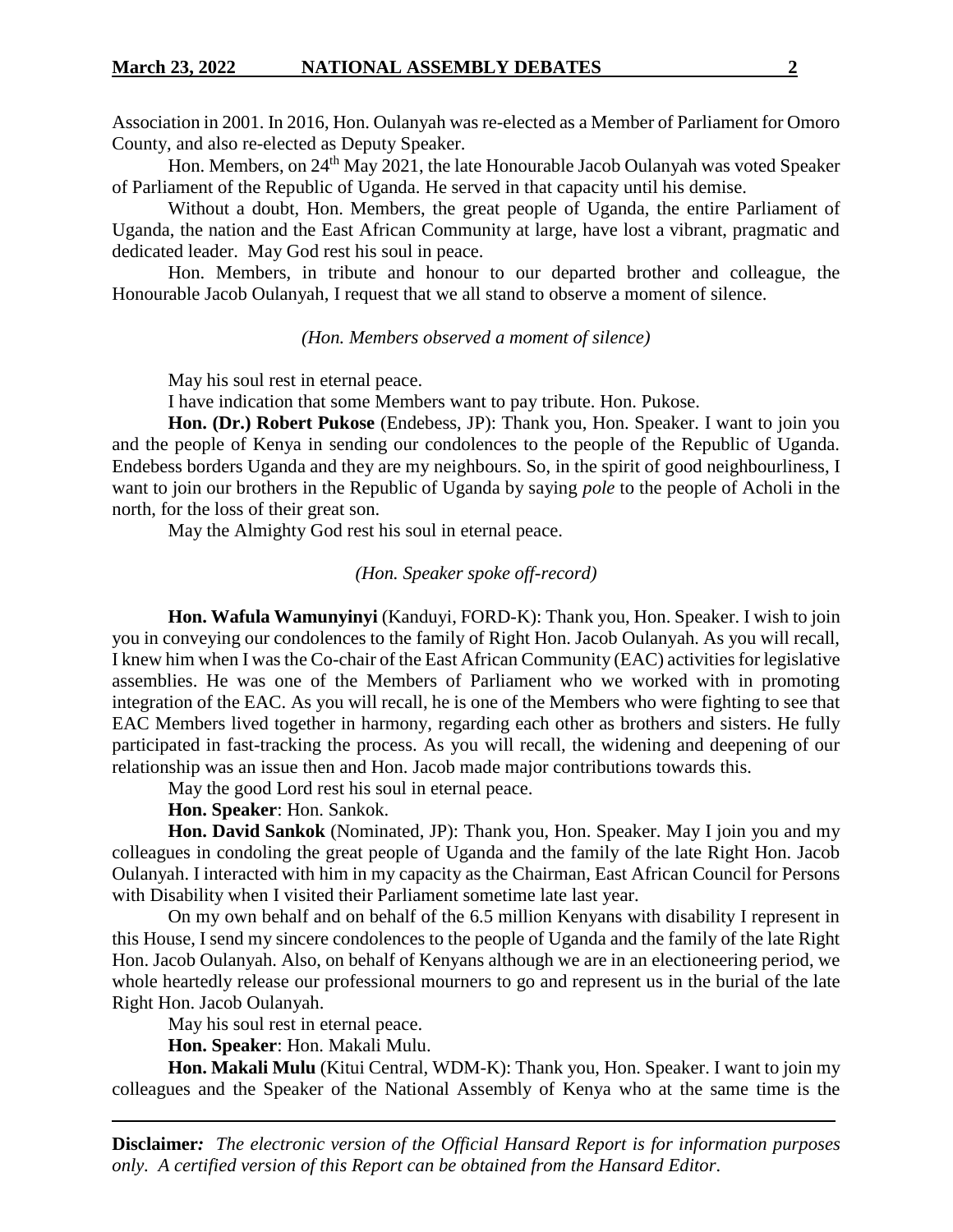Chairperson of the Commonwealth Parliamentary Association (CPA), Africa Region, where I am the regional representative of East Africa, in conveying my sincere condolences to the people of Uganda and more specifically their Parliament.

As you are aware, we have been working very closely with our brothers and sisters from Uganda, more so on matters CPA. This is a big loss to the region.

Hon. Speaker, we say *pole* to our brothers. On my own behalf and that of the people of Kitui Central, I would like to tell them that we will stand with them during this time of mourning and we pray that God consoles them.

**Hon. Speaker**: Let us have the Majority Whip.

**Hon. Emmanuel Wangwe** (Navakholo, JP): Thank you, Hon. Speaker. On behalf of my constituents in Navakholo, my family and myself, allow me to pass my sincere condolences to the family of the late Hon. Jacob, the immediate former Speaker of the People's Republic of Uganda.

I was privileged to share a table for a meal and a discussion with this great man, courtesy of your office when you sent me to Uganda to represent the National Assembly at the National Prayer Breakfast during the celebration of Uganda's Independence Day. I had a three-day interaction with the late Jacob.

He was such a great man with vision. He advised us on how you related with him as his colleague from Kenya. He assured us that he would emulate how you lead the Parliament of Kenya and do the same for the people of Uganda.

We have lost a friend and a great mind. May God rest his soul in eternity.

**Hon. Speaker**: Let us have the Member for Kabuchai.

**Hon. Majimbo Kalasinga** (Kabuchai, FORD-K): Thank you, Hon. Speaker, for allowing me to pass my condolences on behalf of the people of Kabuchai and on my own behalf.

This man came from a country that we originate from. We come from the *Inzu ya Bamasaba* who run from Uganda to Kenya. We are deeply saddened by his death because he was one of the people whom we could consult a lot in terms of all that we need to have. I wish that if you constitute a team to go to Uganda, allow my name to be among them.

**Hon. Speaker**: Let us have the Member for Funyula.

**Hon. (Dr.) Wilberforce Oundo** (Funyula, ODM): Thank you, Hon. Speaker. On my own behalf and that of the people of Funyula, I send my condolences to the Parliament of Uganda and to the family of the departed Speaker.

For records purposes, my constituency borders Uganda. Three-quarters of the people known as the Samia reside in Uganda. In Uganda, my people have five constituencies. Therefore, I send my condolences on behalf of the Samia people, both in Kenya and Uganda, for the untimely demise of the Speaker of the Parliament of Uganda.

I believe that the good working relationship within the East African region will continue to foster. I hope the work the Speaker did to foster that good working relationship will continue for years to come.

May his soul rest in eternal peace.

**Hon. Speaker**: Let us have the Member for Bondo.

**Hon. Gideon Ochanda** (Bondo, ODM): Thank you, Hon. Speaker. Let me take this opportunity to join you and the entire nation in sending our condolences to the great people of Uganda.

Many people make pilgrimages. Some go on religious pilgrimages. I go on a pilgrimage to Uganda to the place where I was born at Kitgum Hospital. Kitgum Hospital is very close to Jacob's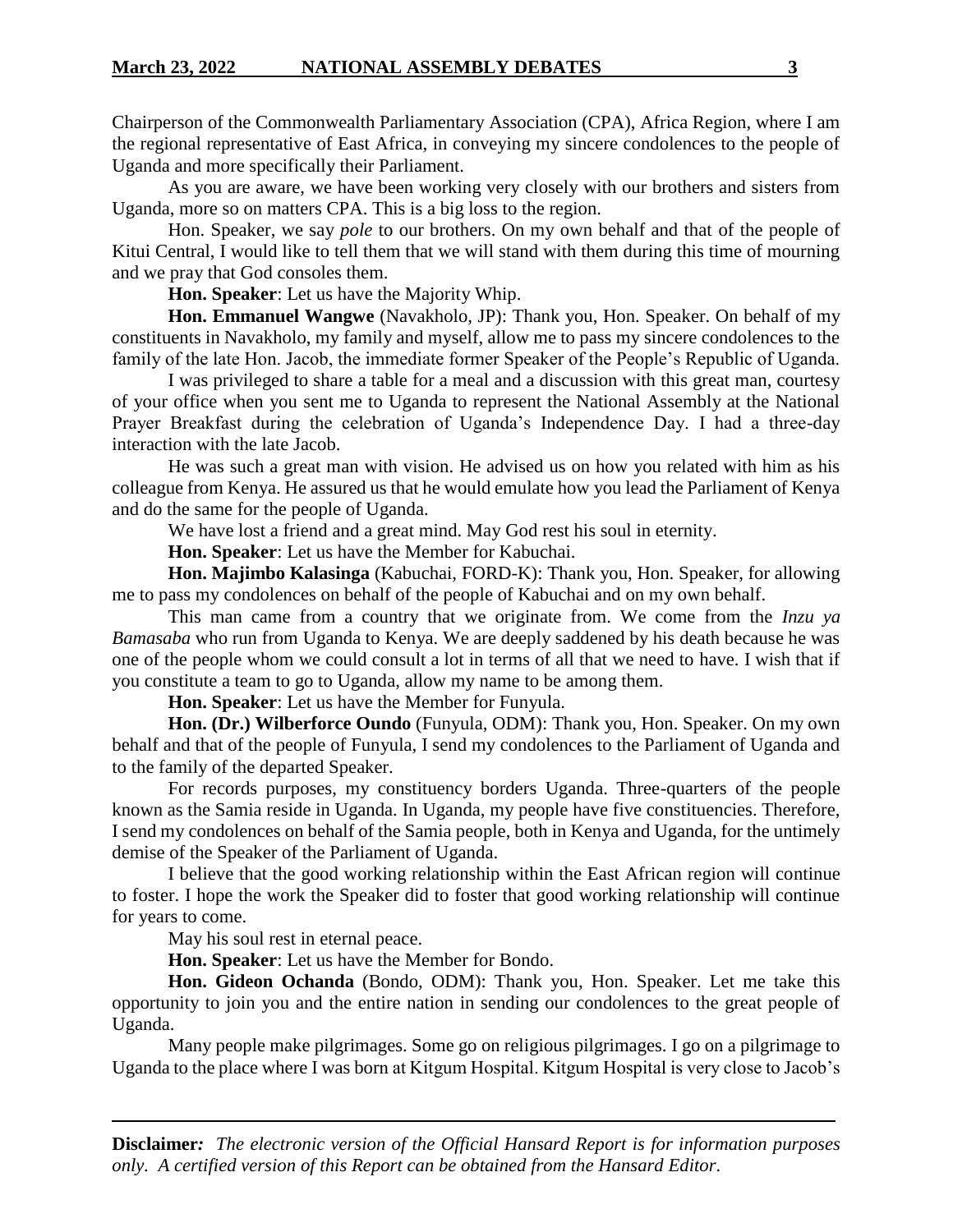place and we shared a lot on many occasions. The Speaker is wondering. Like I just said, we share a lot with Uganda apart from the borders and Lake Victoria. Many of us were born in those places.

Hon. Speaker, I want to join you in sending my condolences. May the good Lord rest the late Speaker's soul in eternal peace.

**Hon. Speaker:** Let us have Hon. Sossion.

**Hon. Wilson Sossion** (Nominated, ODM): Hon. Speaker, let me join my colleagues in conveying my condolences to the fallen Speaker of the National Assembly of Uganda.

I note that the Ugandan Parliament is one of the most progressive parliaments in the region. No doubt the late Hon. Speaker contributed immensely to the current state of the Ugandan Parliament. I note that the Ugandan Parliament has adapted a lot in terms of affirmative action with an almost 50/50 gender representation and a strong electoral college for workers' representation. It is sad that we have lost such a great son and leader of East Africa.

May God rest his soul in eternal peace.

**Hon. Speaker:** Let us have the Member for Tiaty.

**Hon. Kassait Kamket** (Tiaty, KANU): Thank you, Hon. Speaker. Let me join my colleagues in condoling with the Parliament of Uganda and the family of the late Hon. Jacob Oulanyah. As a former student of Makerere University and as a representative of the Pokot nation in Kenya all the way up to Uganda, I came to know the late Speaker as a great man. I interacted closely with him.

May his soul rest in eternal peace.

**Hon. Speaker:** Let us have the Member for Kitui West.

**Hon. (Ms.) Edith Nyenze** (Kitui West, WDM–K): Thank you, Hon. Speaker. Let me take this opportunity to send my condolences on my own behalf and that of the people of Kitui West to the family of the late Speaker of Uganda, and also to the people and Parliament of Uganda, on the passing of a very successful economist. He was also a lawyer and a politician. I join the others in saying sorry for the passing on of this successful Speaker. He took over from a friend of mine, Speaker Rebecca, who was also a very successful Speaker.

I join the rest in passing my condolences.

**Hon. Speaker:** Let us have the Member for Ugenya.

**Hon. David Ochieng'** (Ugenya, MDG): Thank you so much, Hon. Speaker. It is very sad that Hon. Jacob L'Okori Oulanyah passed on barely a year after assuming the speakership of the Parliament of Uganda. I knew Hon. Oulanyah personally. I visited his home in north Uganda. He was a man of class. He did his best to serve his country so well as a lawyer and a politician.

Sometimes in life, you chase things so hard, but when you get them, God takes you away. It is a very sad moment for the Ugandan Parliament and for the people of Omoro County. We pray with them and condole with them and with the Parliament of Uganda.

May the Lord rest the soul of Hon. Oulanyah in peace. May He give the people of Omoro a good leader like Oulanyah was.

**Hon. Speaker:** Let us have the Leader of the Majority Party.

**Hon. Amos Kimunya** (Kipipiri, JP): Thank you, Hon. Speaker. I join my colleagues and yourself, on behalf of my family, the people of Kipipiri and all who believe in Parliament, to convey our heartfelt condolences to the family of the late Jacob Oulanyah for the sudden demise. We put them and his soul in our prayers. I hope that the good Lord will rest his soul in eternal peace, guided by eternal light.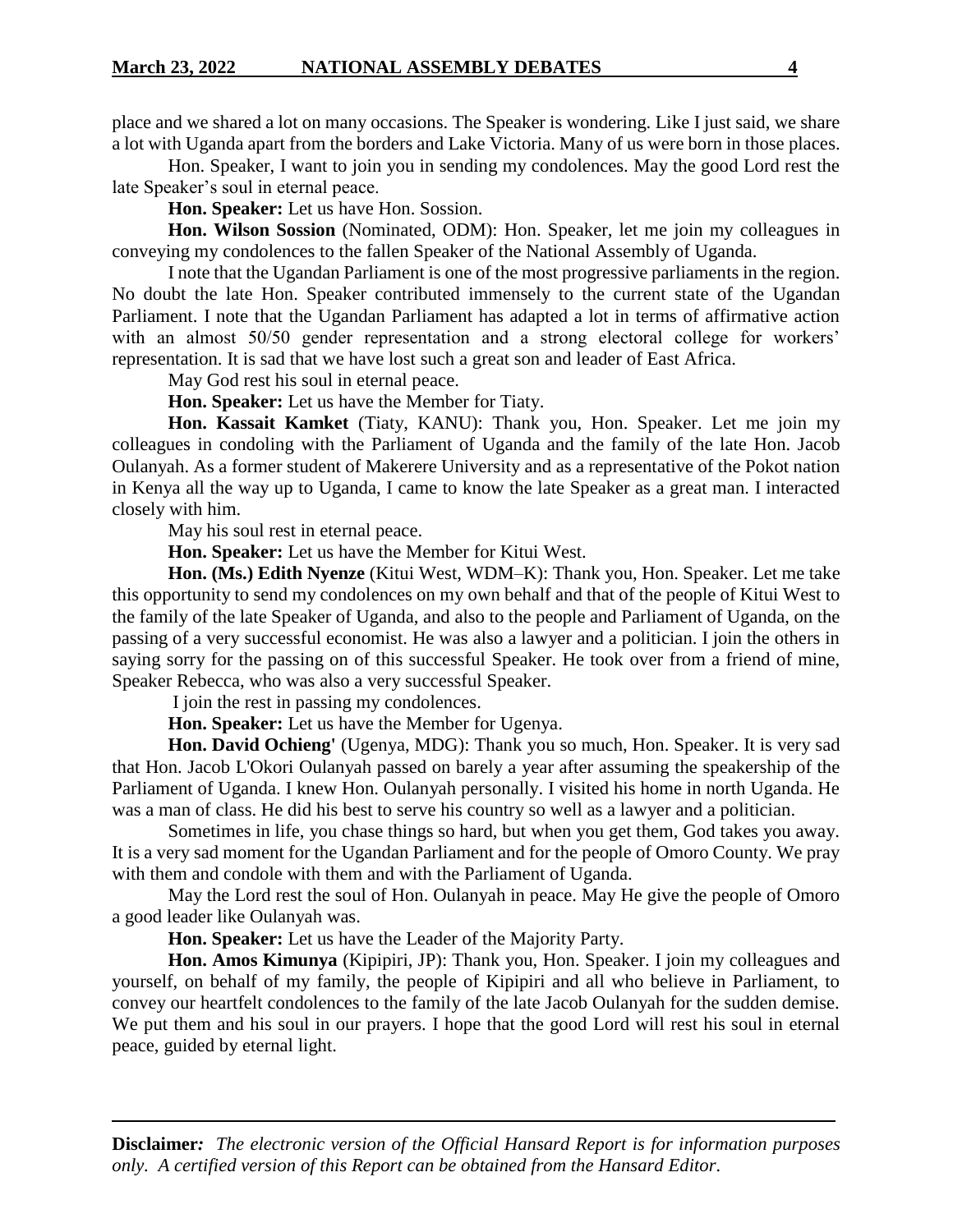I can only wish the people of Uganda God's grace as they go through this difficult time and through the election of another Speaker. I hope they will handle it in a way that will not defeat the good work that was done by the late Hon. Jacob Oulanyah.

My heartfelt condolences.

**Hon. Speaker**: Hon. Members, I wish to thank you for your glowing tributes in honour of the late Hon. Jacob Olanya, Speaker of the Parliament of the Republic of Uganda. I wish to inform the House that I have already conveyed our thoughts and prayers to the Deputy Speaker of the Parliament of Uganda, Hon. Anita Annet Among, MP, following the loss of this true Statesman who was immensely dedicated and committed to the cause of his people. I wish to thank you most sincerely. Thank you.

Next Order!

### **PAPERS LAID**

**Hon. Amos Kimunya** (Kipipiri, JP): Hon. Speaker, I beg to lay the following Papers on the Table of the House:

Reports of the Auditor-General and financial statements in respect of the following technical training institutes for the year ended 30<sup>th</sup> June, 2020 and the certificates therein:

- a) Kisiwa;
- b) Bushiangala;
- c) Wote;
- d) Kaiboi;
- e) Bumbe;
- f) Bureti;
- g) Sot;
- h) Musakasa; and,
- i) Nkabune

Report of the Auditor-General and financial statements in respect of the Sangálo Institute for the year ended  $30<sup>th</sup>$  June, 2020 and the certificates therein.

Reports of the Auditor-General and financial statements in respect of the following constituencies for the year ended  $30<sup>th</sup>$  June, 2020 and the certificates therein:

- a) Kipipiri;
- b) Wajir West;
- c) Kipkelion West;
- d) Marakwet West;
- e) Loima;
- f) Changamwe;
- g) Kiambu;
- h) Garissa Township;
- i) Fafi;
- j) Ijara;
- k) Lagdera;
- l) Balambala;
- m) Saboti;
- n) Lamu East;
- o) Funyula;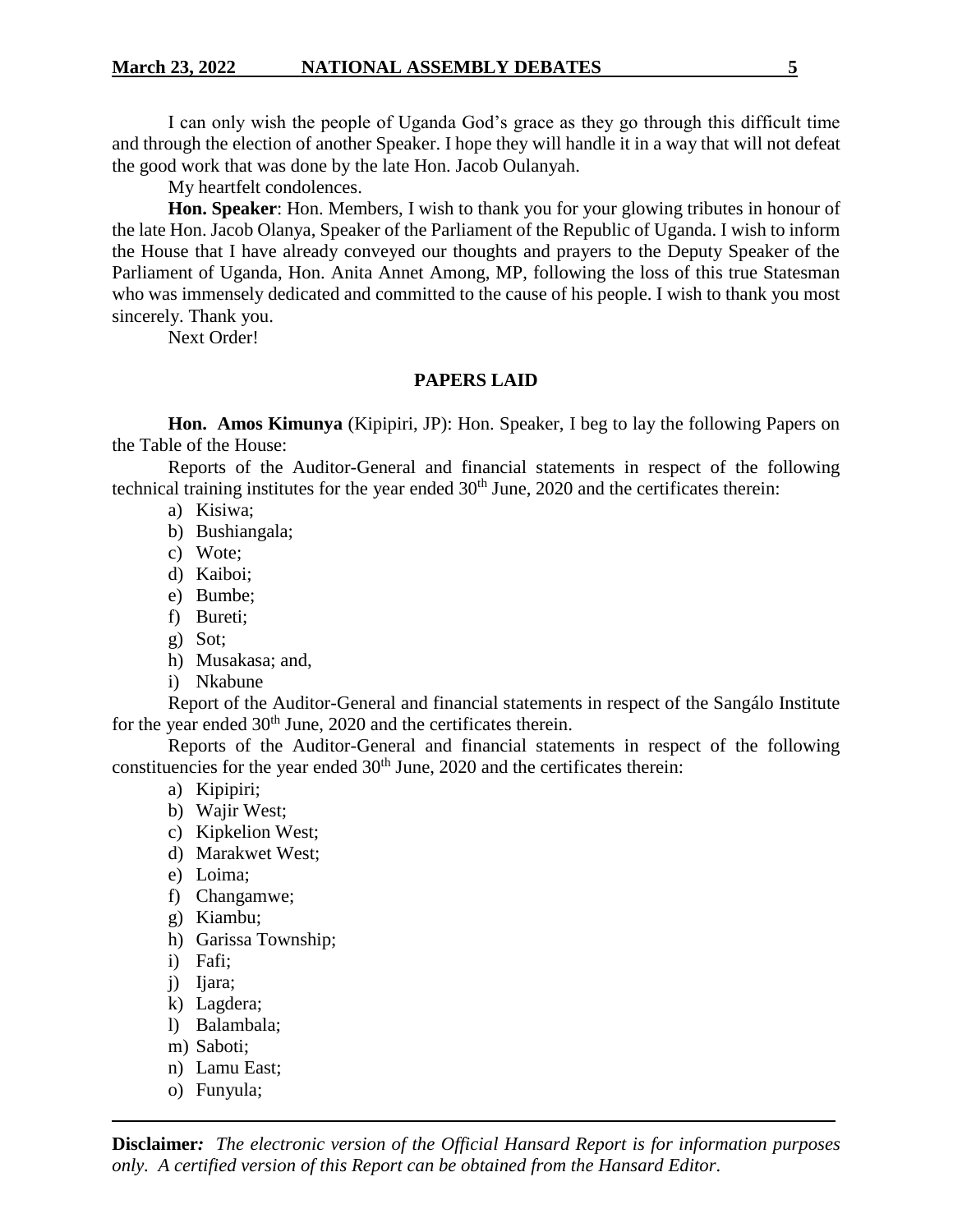- p) Mandera West;
- q) Wajir South;
- r) Dadaab;
- s) Eldas;
- t) Tarbaj;
- u) Lamu West;
- v) Lurambi;
- w) Wajir North;
- x) Moyale;
- y) Bonchari;
- z) Kajiado Central;
- aa) Kajiado West;
- bb) Baringo North;
- cc) Langata;
- dd) Kuria East;
- ee) Uriri;
- ff) Nyaribari Masaba; and,
- gg) Suna West.

Report of the Auditor-General and financial statements in respect of Bureti Technical Training Institutes for the year ended  $30<sup>th</sup>$  June, 2019 and the certificate therein.

Reports of the Auditor-General and financial statements in respect of the following constituencies for the year ended  $30<sup>th</sup>$  June, 2019 and the certificates therein:

- a) Ainamoi;
- b) Kipkelion West;
- c) Kajiado Central;
- d) Kipkelion East;
- e) Kajiado Central; and,
- f) Embakasi South.

**Hon. Speaker**: The Chairman of the Select Committee on National Government Constituencies Development Fund.

**Hon. Wafula Wamunyinyi** (Kanduyi, FORD-K): Hon. Speaker, I beg to lay the following Papers on the Table of the House:

Reports of the Select Committee on National Government Constituencies Development Fund on its consideration of:

- 1. The National Government Constituencies Development Fund Amendment Bill, National Assembly Bill No.48 of 2021 by Hon. David Gikaria, MP.
- 2. Status of project proposals, approvals, disbursement and restrictions imposed on constituencies' accounts for the second quarter of the Financial Year 2021/2022 from 1<sup>st</sup> October 2021 to 31<sup>st</sup> December 2021.

**Hon. Speaker**: The Chairperson of the Departmental Committee on Lands.

**Hon. Racheal Nyamai** (Kitui South, JP): Hon. Speaker, I beg to lay the following Paper on the Table of the House:

Report of the Departmental Committee on Lands on its consideration of a Public Petition by residents of Kerimon in Samburu and Laikipia counties, regarding restoration of Kerimon Community land for the Members of Kerimon Community.

Thank you, Hon. Speaker.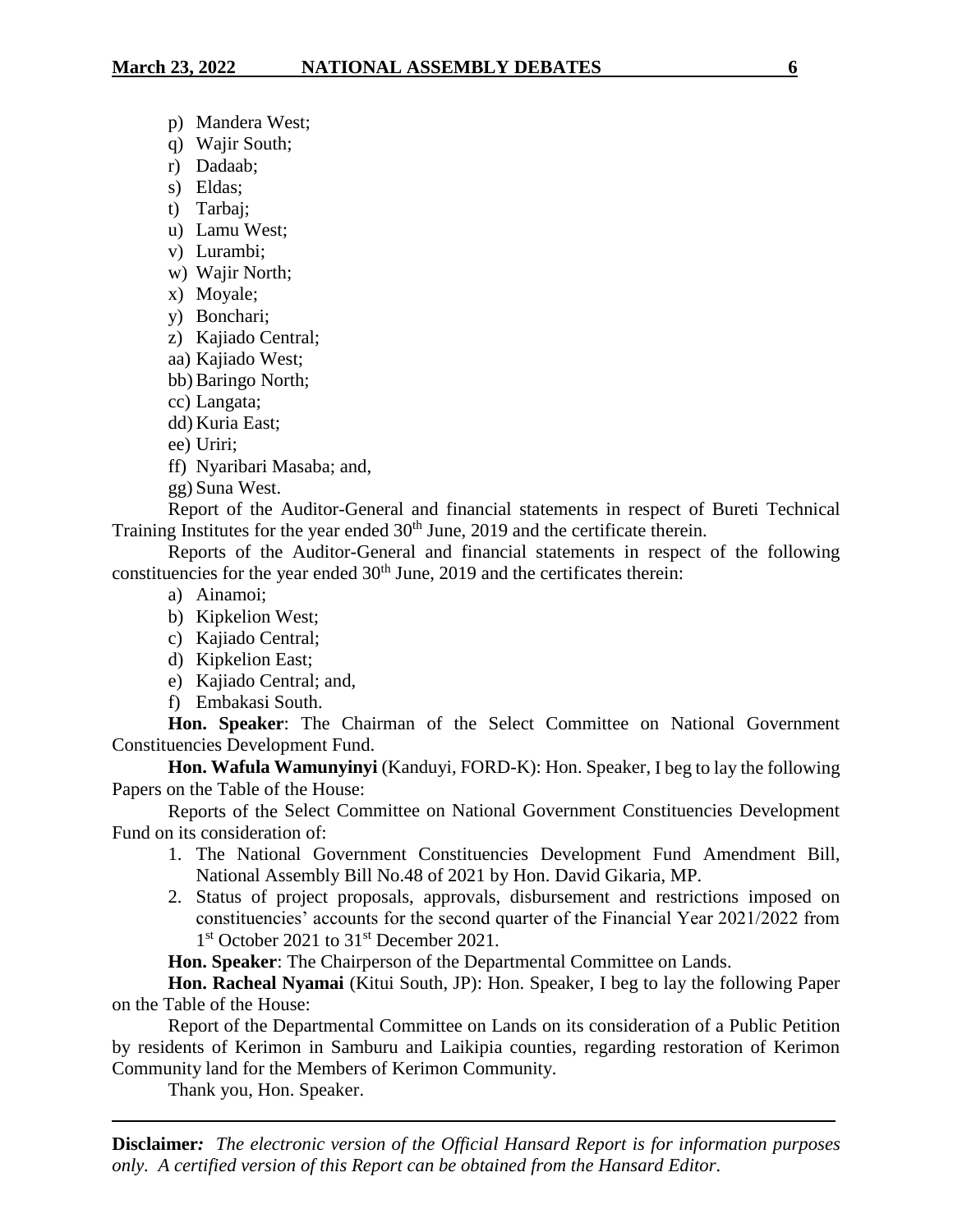**Hon. Speaker**: The Chairman of the Budget and Appropriations Committee.

**Hon. Kanini Kega** (Kieni, JP): Hon. Speaker, I beg to lay the following Paper on the Table of the House:

An addendum to the Report of the Budget and Appropriations Committee on its Consideration of the First Supplementary Estimates for the Financial Year 2021/2022 Comprising of Compendium of the Reports of Departmental Committees on their Consideration of the Supplementary Estimates No.1 for the Financial Year 2021/2022.

Thank you, Hon. Speaker.

**Hon. Speaker**: Next Order!

# **QUESTIONS AND STATEMENTS**

### **ORDINARY QUESTIONS**

**Hon. Speaker**: The first Question is by Nominated Member, Hon. Wilson Sossion.

# *Question No.078/2022*

### NON-PAYMENT OF GRATUITY TO FAMILY OF CHRISTOPHER KIPKEMOI CHERUIYOT

**Hon. Wilson Sossion** (Nominated, ODM): Hon. Speaker, I rise to ask the Cabinet Secretary for the National Treasury and Planning the following Question:

- (i) Could the Cabinet Secretary explain why the Ministry has failed to remit death gratuity for late Christopher Kipkemoi Cheruiyot of ID No.8602188 (Employment No.1997013109 and Pension No.APN/PC363954) who served as a nurse in the Ministry of Health and died on  $17<sup>th</sup>$  March 2019, to his next of kin Ms. Alice Chepngetich Cheruiyot, despite the fact that she has provided all requisite documentation?
- (ii) Could the Cabinet Secretary state when the Ministry intends to remit the gratuity?

**Hon. Speaker**: The Question will be replied to before the Departmental Committee on Finance and National Planning. The next Question is by the Member for Nyatike, Hon. Tom Odege. Do you have a card?

*Question No.084/2022*

# DELAYED CONSTRUCTION OF MASARA-SORI-AGOLOMUOK ROAD IN NYATIKE

**Hon. Tom Odege** (Nyatike, ODM): Hon. Speaker, I rise to ask the Cabinet Secretary Ministry for Transport, Infrastructure, Housing, Urban Development and Public Works the following Question:

- (i) Could the Cabinet Secretary explain the delays in the construction of Masara-Sori-Agolomuok Road in Nyatike Constituency?
- (ii) Could the Cabinet Secretary also explain the circumstances under which the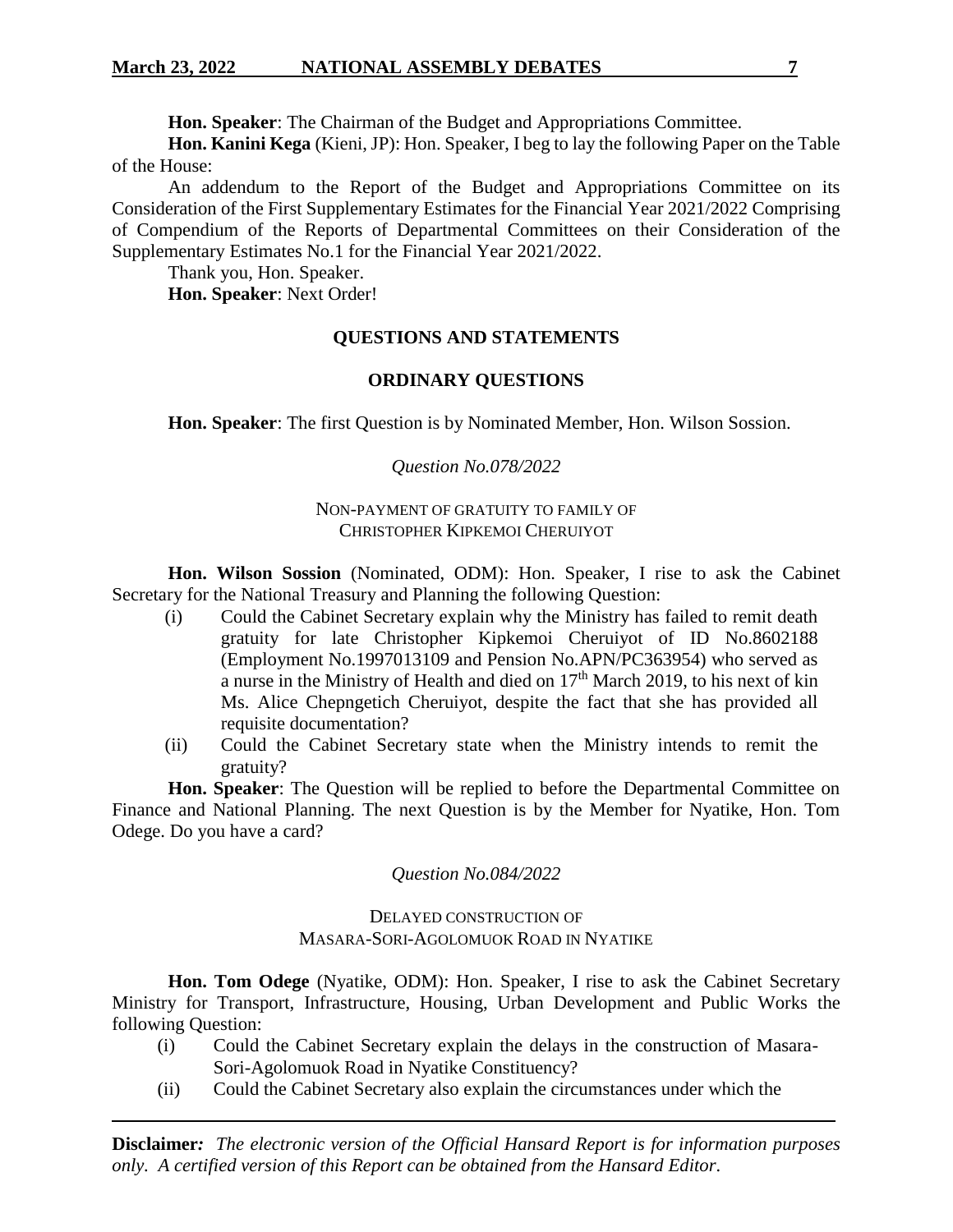contractor, namely M/s Ceabud Engineering Services Limited abandoned the works midway nine months ago, subjecting motorists and other road users to untold suffering as the road remains impassable at Lwanda-Konyango area and culverts remain exposed?

(iii) Could the Cabinet Secretary state the expected completion timelines for the road and also state when the installation of culverts along the road will be completed?

**Hon. Speaker**: The Question will be replied to before the Departmental Committee on Transport, Public Works and Housing. Next segment is request for Statements, Hon. Momanyi Ben, Member for Borabu.

### **REQUEST FOR STATEMENT**

### ACCIDENT INVOLVING EMPLOYEES OF TRANSMARA SUGAR COMPANY

**Hon. Ben Momanyi** (Borabu, WDM-K): Thank you, Hon. Speaker for giving me this opportunity to issue my Statement. However, I had a discussion with the Cabinet Secretary for Interior and Coordination of National Government this morning and we agreed that the Statement be deferred to Tuesday, by which time he should have taken action on the issues I have raised.

**Hon. Speaker:** Do not ask how the Cabinet Secretary knew. Hon. Ben Momanyi is his Member of Parliament.

**Hon. Ben Momanyi** (Borabu, WDM–K): Hon. Speaker, I was going to issue a Statement regarding one of the victims, who comes from my constituency, which is where the CS for Interior and Coordination of National Government comes from. Therefore, we have agreed that we will sort it out before that time. Do you have another issue?

#### *(Laughter)*

**Hon. Speaker**: Hon. Momanyi, I think it is okay. You see, as a representative of the people of Borabu, Ben Momanyi has various avenues through which to do so, including having a *tete-atete* with the CS for Interior and Coordination of National Government or crossing over and having a *tete-a-tete* with Hon. Sankok, if he can be of assistance. The CS is a constituent of Hon. Momanyi. The people of Borabu are very lucky that they have the indomitable Ben Momanyi.

Hon. Momanyi had approached the Chair and I had acceded to his request that the Request for a Statement be deferred to next week on Tuesday. What is most important is that the people of Borabu are served.

Well, let it not be a village matter. We are through with that segment in Order No.7. I see an intervention. Hon. Baya, what is your intervention?

#### RESTORATION OF CASHEW NUTS IN KILIFI

**Hon. Owen Baya (**Kilifi North, ODM)**:** Hon. Speaker, thank you for giving me this opportunity. Some time ago in this Parliament, I tabled a Petition on the restoration of the cashew nuts factory in Kilifi. That Petition has taken the entire course and life of this Parliament. It has dragged on and on, but eventually, the Committee came to Kilifi and met with the farmers. We had a wonderful meeting and I have been promised the report many times. Up to date, that report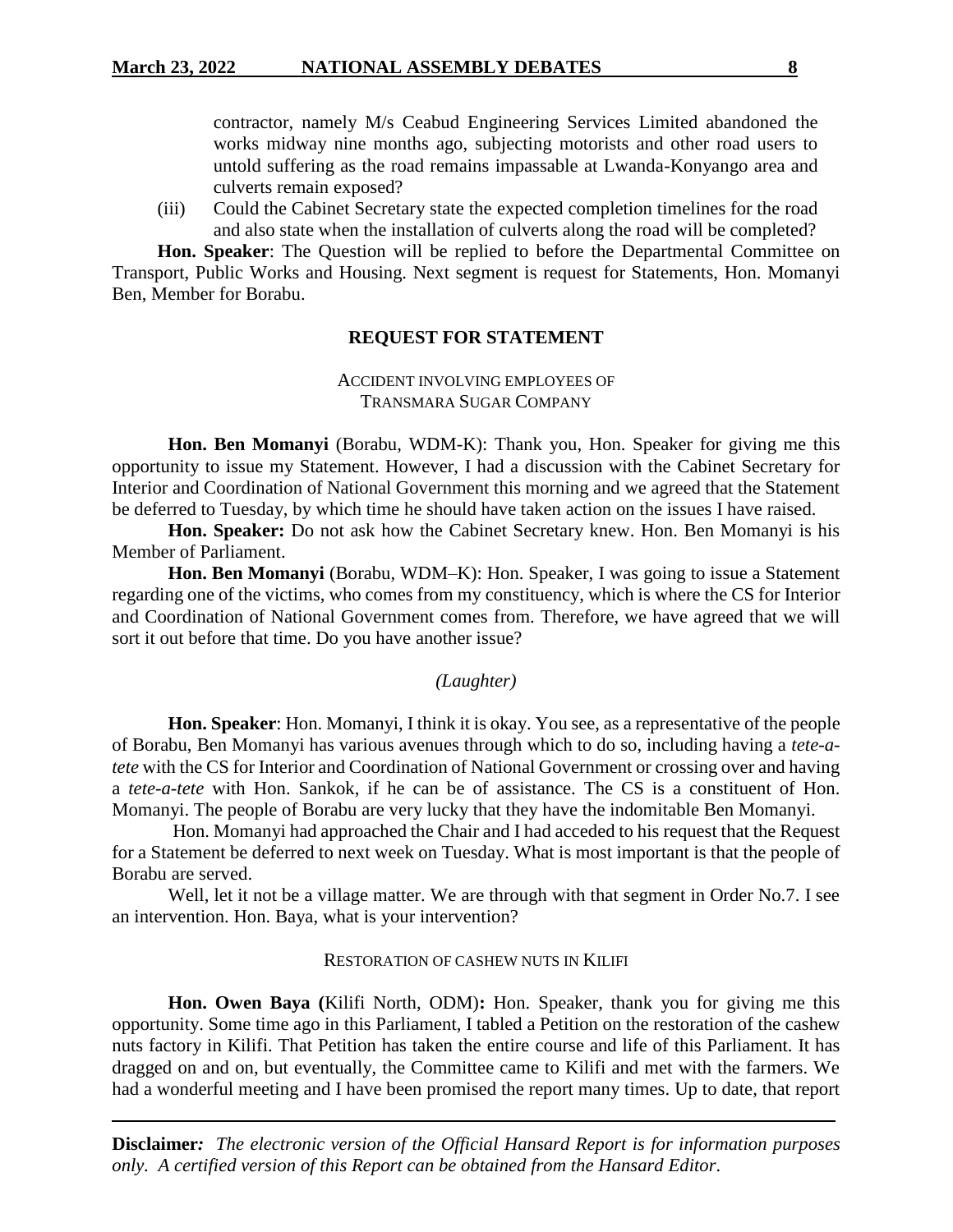has not been tabled in the House. We have kept on extending the period for consideration of this Petition four times now. It is time

**Hon. Speaker**: Which Committee?

**Hon. Owen Baya (**Kilifi North, ODM): The Departmental Committee on Agriculture and Livestock.

**Hon. Speaker**: I see the Chairman of the Departmental Committee on Agriculture and Livestock is here. Can he respond?

**Hon. Owen Baya, (**Kilifi North, ODM): Before he responds, we also passed an amendment Bill in this House on the Crops Act to put cashew nuts and coconuts in Schedule I of the Crops Act. We finished the work and it went to the Senate. I have not seen anything from the Senate during the lifetime of this Parliament. We are coming to the end of the term of this Parliament and the people of the Coast would like to unlock these two crops for their prosperity, but Parliament is standing in their way.

Hon. Speaker, please, intervene on the two matters.

**Hon. Speaker**: Just yesterday, we cleared the Coffee Bill which emanated from the Senate. I hope the other House also notices how we have been pushing through many of the Bills that come from them yet many of them are Private Members' Bills. We cannot push them. Why not approach your Senator to raise the matter there? We have written to them, but they have their own system of dealing with these matters. They vote as delegations. Maybe the delegations have not been able to sit. Let us use whatever avenue available to talk to our colleagues on the other side. They have a House Business Committee which should prioritise business. It is not good that we keep passing Bills that come from the Senate and we do not hear anything corresponding. Let us combine our efforts, Hon. Owen Baya.

Hon. Tiren, what do you have to say about the Petition on cashew nuts?

**Hon. Silas Tiren** (Moiben, JP): Thank you, Hon. Speaker.

There was some delay because we were waiting for some reports from the Attorney-General that we have just received. We also had some delay from the Ministry as we were supposed to meet the CS on Tuesday, but he did not also turn up. We have written a letter to request him to come tomorrow, but we received a letter that he will not be available. So, we are having a lot of challenges from the Ministry as well.

**Hon. Speaker**: So, when can we expect the report?

**Hon. Silas Tiren** (Moiben, JP): Next week.

**Hon Speaker**: Hon. Tiren, what we need is a report. The tabling of a report on a petition is not necessarily for purposes of the House resolving in one way or the other, but for information purposes. It is only in exceptional circumstances that I do allow for the House to express itself when I see reservation interest on a matter. Otherwise, the report of the committee on a petition should suffice and that is why it is addressed to the petitioner and if whatever action proposed is to some Government agency or body, then that body is addressed. However, the report remains here so that our Committee on Implementation can also make a follow up on behalf of the petitioners. Please, just action it because you know we are at a time as you noticed this morning when very few of you are able to attend sittings. I am informed that you were attending various press conferences and other processes leading to your possibility of coming back. For those that desire to come back, please, remember that you still have the duty to serve the Kenyan people until when I will the declare the House adjourned *sine die* on the 9<sup>th</sup> of June because the taxpayer is paying you up to that date. Please, remember to also come here and do what you must do in the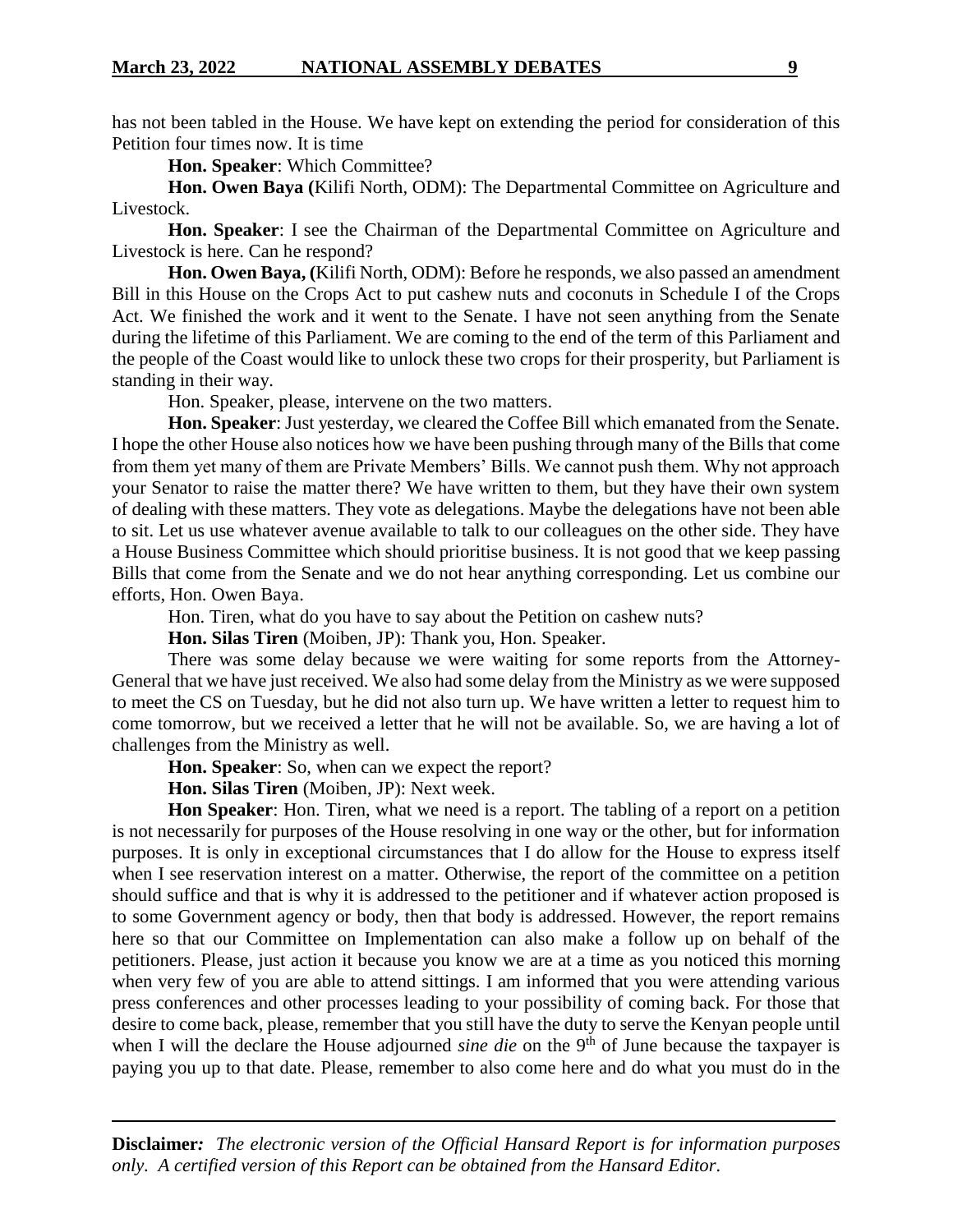House. It does not augur well that the House is not able to sit a whole morning because we do not have quorum.

Hon. Tiren, I know you have had a lot on your hands, but, please, prioritise the issue by Hon. Owen Baya.

**Hon. Silas Tiren** (Moiben, JP): Thank you, Hon. Speaker. We will do that as we have already received the report from the Attorney-General.

**Hon. Speaker**: Very well. I see another intervention by the Member for Kikuyu.

**Hon. Kimani Ichung'wah** (Kikuyu, JP): Thank you, Hon. Speaker. I have two interventions: The first one is on something that I have seen the Cabinet Secretary for the National Treasury allude to or state.

**Hon. Speaker**: Is it something on the Order Paper?

**Hon. Kimani Ichung'wah** (Kikuyu, JP): No, but the second one is on the Order Paper.

**Hon. Speaker**: We have just finished Order No.7 and you saw people that raised interventions.

**Hon. Kimani Ichung'wah** (Kikuyu, JP): Hon. Speaker, the second one that is on the Order Paper is on Order No. 9 on the Report of the First Supplementary Estimates for...

**Hon. Speaker**: Why do we not wait until we get there?

**Hon. Kimani Ichung'wah** (Kikuyu, JP): Okay, Hon. Speaker. Much obliged.

**Hon. Speaker**: There is another intervention by the Member for Tiaty, Hon. Kamket.

#### **POINTS OF ORDER**

#### ALIGNMENT OF MEMBERS TO VARIOUS POLITICAL FACTIONS

**Hon. Kassait Kamket** (Tiaty, KANU): Thank you, Hon. Speaker. I rise under Standing Order No.83 to seek your guidance on a matter of public knowledge relating to the alignment of Members to various political factions following the requirement of resignation of candidates for nominations by various political parties which are coming up next month. As we speak, it is a matter of public knowledge that most Members in this House have indeed changed their political parties as they look forward to the April nominations and the general elections in August.

With this in mind, I beg your guidance in terms of Article 103 (1) (e) of the Constitution which provides for resignation of Members from political parties and the deeming provisions on the resignations: Article 105 of the Constitution provides that it is the High Court that has the jurisdiction to determine the question of whether the seat of a Member of Parliament has become vacant.

Section 14 of the Political Parties Act, 2011 provides for resignation of Members from a political party and particularly (4) provides that a person shall not be a Member of more than one political party at the same time. Similarly, the section provides for the deeming provisions on resignation which includes, that a Member shall not be deemed to have resigned if the Member among other things joins in the formation of another political party or joins another political party.

Hon. Speaker, I, therefore, seek your guidance and indulgence on what is the effect of Members of this House joining other political parties in terms of the composition of committees and their leadership slots as well. Further, I also seek your indulgence on how this reflects on the manner in which committees are currently constituted noting that their composition is reflective of parliamentary parties' strengths. Additionally, I need your indulgence and guidance on how this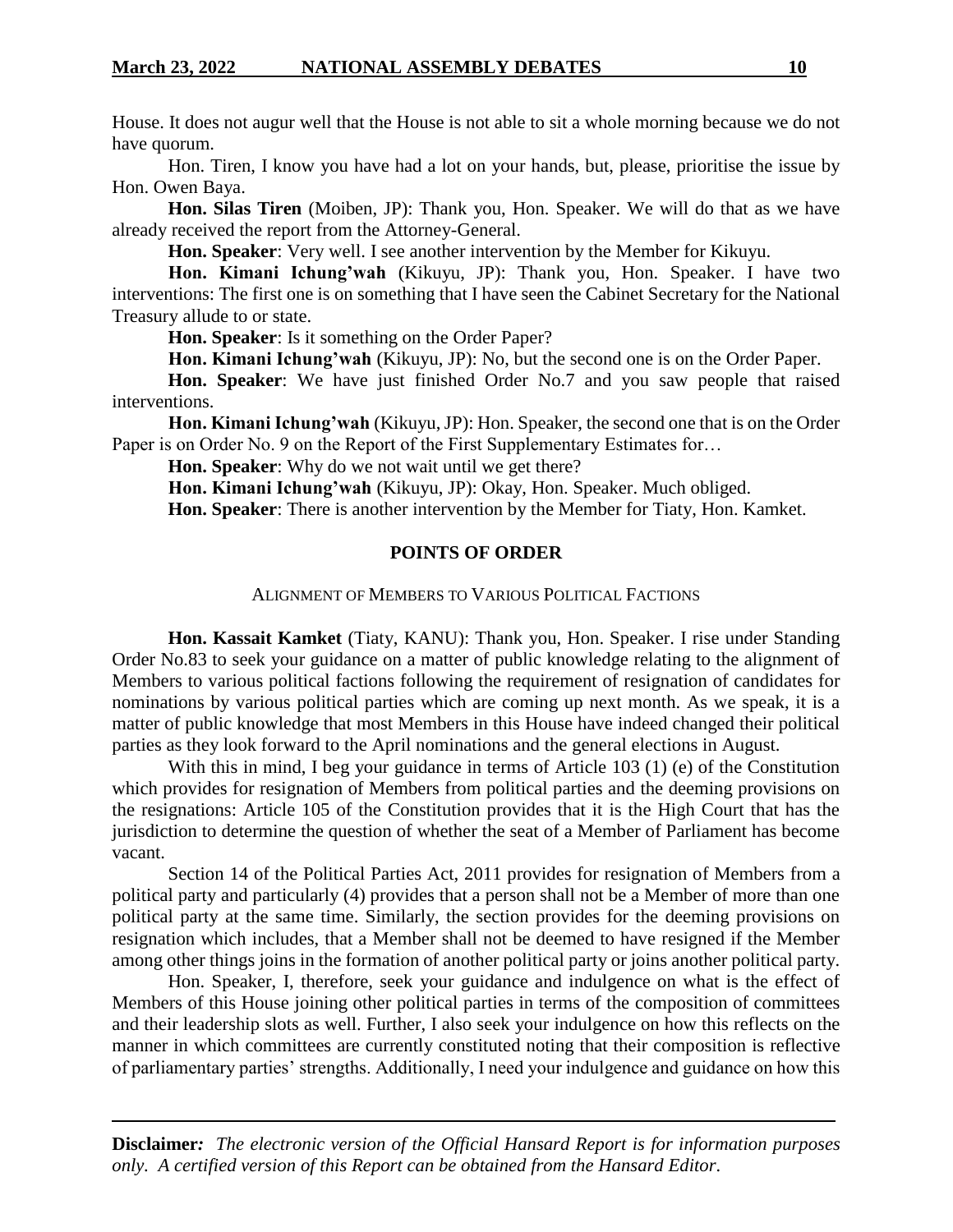reflects on leadership of committees noting that some of them are reserved for certain political shades.

Hon. Speaker, we seem to be in a situation of flex. Do the Standing Orders anticipate the situation we are in now? What is the way forward? I understand this is a very interesting time. So, in making determination if you choose to go that direction, I would also like you to help this House on the following issues:

- (i) Whether there are any Members of this House who have written to you resigning from their respective political parties. If yes, I also request you to disclose to the House a list of those Members who have resigned from their political parties.
- (ii) What is the effect of these resignations on the committees of the House and whether it will be prudent for the Committee on Selection to reconstitute the committees based on the new reality?

Hon. Speaker, please, protect me from some Members here. May I also request you to ask the Registrar of Political Parties to avail to this House information relating to resignation of Members of this House from political parties. Also, information on coalitions so that it can assist you in arriving at an informed decision akin to the 2017 decision you made relating to the reconstitution of the Parliamentary Service Commission. Also, to assist the House to know the true Members of each political party as well as the actual political shades represented in the House today.

This is a fairly important matter in terms of the situation we are in. Depending on the decision you come up with and the guidance you give to this House, it will guide this Parliament and the next one moving forward concerning the situation of the transition period in the two Houses of Parliament.

Hon. Speaker, I seek your indulgence.

**Hon. Speaker**: I just want to allow the Member for Seme to take his seat. I can see there are a number of interventions. We could very easily get carried away by this kind of request and the directions sought by Hon. Kamket. Given the business that is before the House, I would like to state a few things.

One, provisions of Article 103(1), on how a seat of a Member of Parliament becomes vacant, are very clear including provisions as deemed to be provided for in legislation, which is, as you have rightly pointed out, the Political Parties Act, specifically, Sections 14 in the original Act and the provisions of the new Section 14A. You made reference to both. The issue of who declares a vacancy in Article 105 is clear, but the situation we are in is not new. If we took our mind back to 2017, and the situation I find is that a number of political parties which have been working together have decided to flex their muscles within the same houses they have been operating in. You can go and check whatever that is with the Registrar of Political Parties. There was the NASA Coalition, you cannot say that the Coalition having decided to dissolve, any Member can be accused of having left. Nothing has happened.

On the other hand, to my right, there has been the Jubilee Party. Jubilee had some affiliation with quite a number of other political parties, including PDR, EFP and KANU, where Hon. Kamket belongs. If any of those parties decided, like snakes often do, to shed off the outer skin, they still remain the same snake. So, nothing should be said to have changed. If you change your colour or if you decide to apply to the Registrar of Political Parties to change a colour, and if you look at the latest Kenya Gazette, it will show you that the Jubilee Party has applied to change its colour and even the logo. If I am to interfere with that, do I say that the House is dissolved? If you ask Hon. Gitonga Murugara, the Member elected on the Democratic Party ticket, he has not left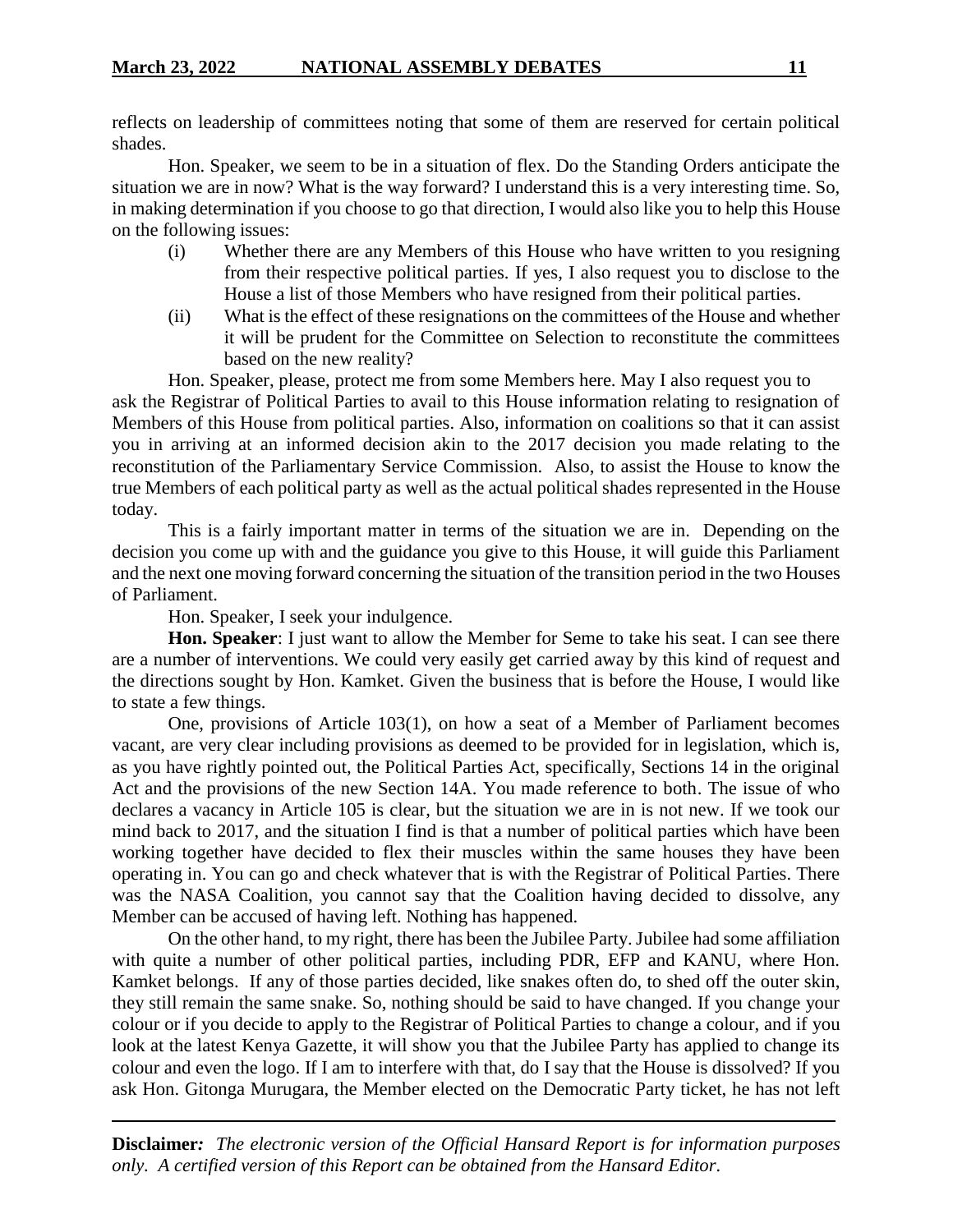his party and nobody has written. Hon. Kamket asked me whether anybody has written to say that they have left. Nobody has written to say they have left. So, to the extent that nobody has written, why would I begin to assume the role of an investigator?

#### *(Applause)*

But more importantly, which we must, as a House, because we are a House of records, another arm of Government, is to take judicial notice of an interim court order issued last week by Justice Prof. Joel Ngugi in Nakuru High Court, where he ruled that nobody should be, even those who are contemplating expelling others… I hear a few of you making that kind of noise out in the streets that you are going to expel some people. There is already a court order. Why do you not just hold your horses, relax and compete with others like you normally do in elections? So, do not bother getting excited about the possibility of you having powers to expel because of assumed new office. The court has already ruled that no party should do anything like that in a suit filed by Members of the County Assembly of Nakuru. That order, as you all know, runs across all the parties.

In fact, it was to be served on the Independent Electoral and Boundaries Commission (IEBC) and the Registrar of Political Parties. Let us just relax with that. If you are afraid of facing your competitor, the only recourse available is to your maker in heaven. Here on earth, you will face your competitor as surely the  $9<sup>th</sup>$  of August shall come. For the time being, Hon. Kamket, there is no need of even thinking of reconstituting committees. If this morning you could not raise quorum, you only raised 41 Members at the entire plenary, even if you reconstitute… Today, I am told there are some people who have assumed the role of chairmen, but I do not even know them. Their names were read, but I do not see them here. So, you might reconstitute, give people positions of Chair, but they are busy. I understand that in some parts of this country, the nomination exercise is so important that that is why we see many empty seats. This is a reality. We should not even get excited about it. Let us allow our colleagues who have to sort out the issue of nominations now, because when they sort it out, they will be here. Hon. T.J. Kajwang', Hon. David Ochieng', Hon. Dr. Nyikal and Hon. Okello are comfortable here. Let us just appreciate our colleagues who must be very busy out there. They are going to come back. They will be here very soon. So, Hon. Kamket, nobody is under threat. For the time being, let us just sit as the National Assembly.

Thank you very much.

#### *(Hon. David ole Sanko spoke off record)*

Please, let us not debate this, Hon. Sankok. Hon. Duale, what is your intervention?

#### CONSIDERATION OF THE BUDGET ESTIMATES FOR 2022/2023

**Hon. Aden Duale** (Garissa Township, JP): My point of order, Hon. Speaker, is on a different matter.

This House is aware that the Cabinet Secretary for the National Treasury has publicised a notice indicating that he will be delivering the Budget Statement for the Financial Year 2022/2023 to this House on  $7<sup>th</sup>$  April 2022, which is two weeks from now.

The budget making process is well documented in the Constitution, in the Public Finance Management Act and in the Standing Orders. That process is very clear.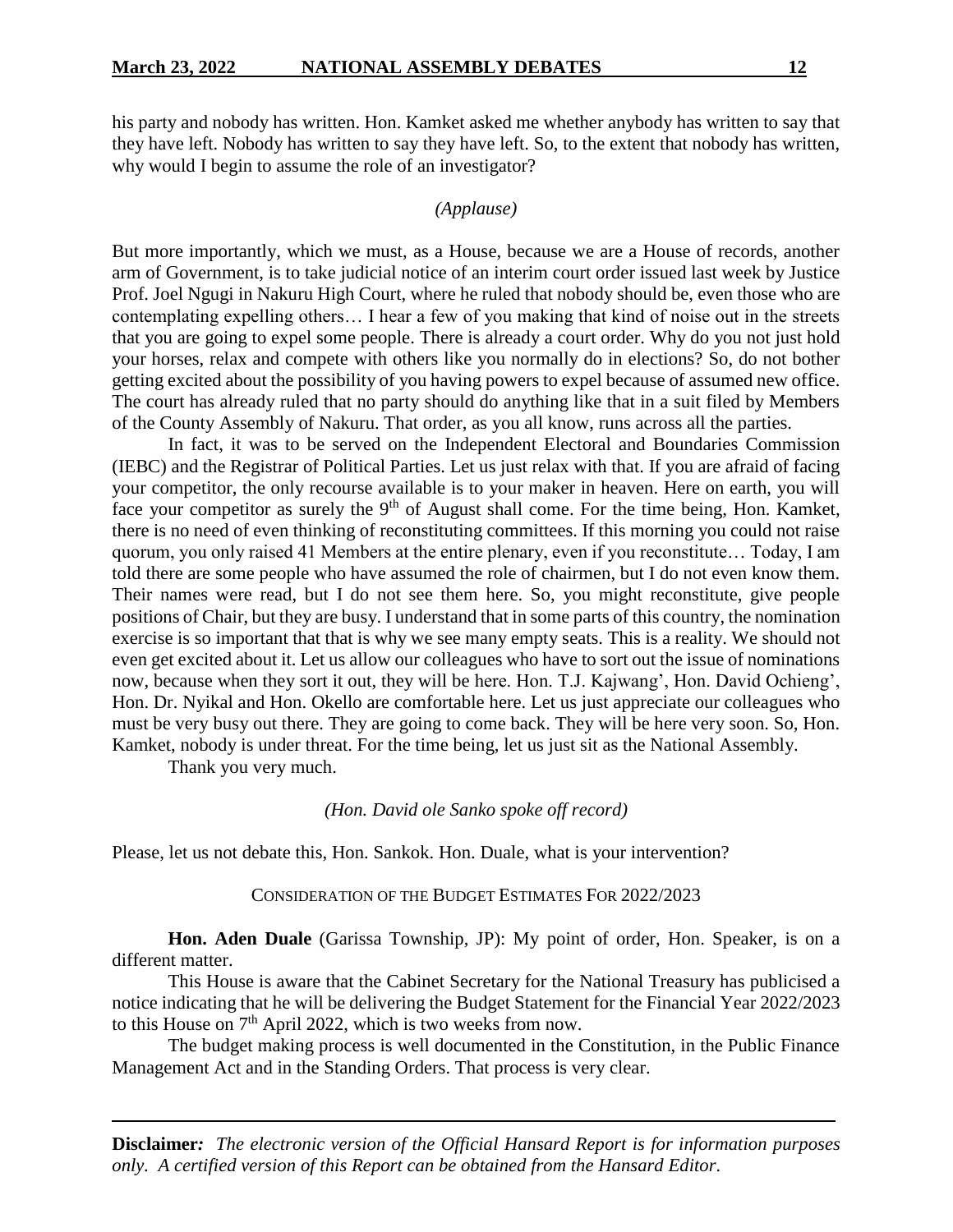#### *(Loud consultations)*

These Members are speaking in vernacular. This is an august House. There are places provided where they can even speak in tongues; forget about vernacular. They can go there. They are very serious Members of my party and I am proud of them. Hon. Speaker, at least, they are not in your party.

Once this House has approved the Budget Policy Statement with or without amendment, which we did, the next step for this House was the preparation, the tabling and the approval of the Division of Revenue Bill and the County Allocation of Revenue Bill. The Budget Estimates can be tabled, considered and approved in this House via a resolution through a Committee of Supply. This is the only time the House can allow the Cabinet Secretary for National Treasury to make policy pronouncements and revenue raising measures in the form of the Budget Statement, with your permission Hon. Speaker.

Hon. Speaker, it is important for you and this House to note that subject to the High Court ruling on constitutional Petitions Nos.277 and 232 of 2019, the Division of Revenue Bill must be approved and enacted by Parliament before the tabling of the Budget Estimates. That is what the court said. The National Assembly, which you are privileged to lead, has already considered and approved the Division of Revenue Bill that is now before the Senate. I have seen the Senate's amendments on the equitable share. Given the likely variation in the proposed share of the devolved government, there is a likelihood that the Division of Revenue Bill for this year will head to the mediation process. This means that the tabling of the Budget Estimates will equally delay based on that process and the court ruling.

As this House may recall, the public debt monster was a fundamental concern during the adoption of the Budget Policy Statement (BPS). In approving the BPS, we resolved – and the records will bear me out – that "a legislative instrument of the debt ceiling be presented to this House for consideration and approval before the tabling of the Budget Estimates for the financial year 2022/2023." To my knowledge, until this afternoon, no such instrument has been tabled by the National Treasury. That was in cognisant of the hole in the Budget that will lead to the budget ceiling of Ksh9 trillion that this House has passed not being achieved until that instrument is produced.

Overall, as it is now, the Division of Revenue Bill has not been approved. The debt ceiling legislative proposal has not been tabled. The Budget Estimates have not been tabled for consideration of the House. All these need to happen before the Cabinet Secretary for the National Treasury can imagine of being called upon to deliver the Budget Statement.

The National Assembly and the Legislature is independent in accordance with the readings of the Constitution. This House's business for any day is decided upon by the House Business Committee (HBC) and not a Cabinet Secretary or the Executive. They cannot decide for us.

**Hon. Speaker**: Hon. Duale, I have a ready answer for you, because what you are raising are matters that the HBC has already discussed.

**Hon. Aden Duale** (Garissa Township, JP): Hon. Speaker, I am not privy to the HBC minutes. Based on the three items that are missing: the Budget Estimates, the Division of Revenue Act and the approval of the Committees of this House; and the indication by the Cabinet Secretary to present the Budget Statement, I seek your guidance and ruling on the following –

1. Whether the Cabinet Secretary for the National Treasury has violated the Constitution by publishing a public date for the Budget Statement.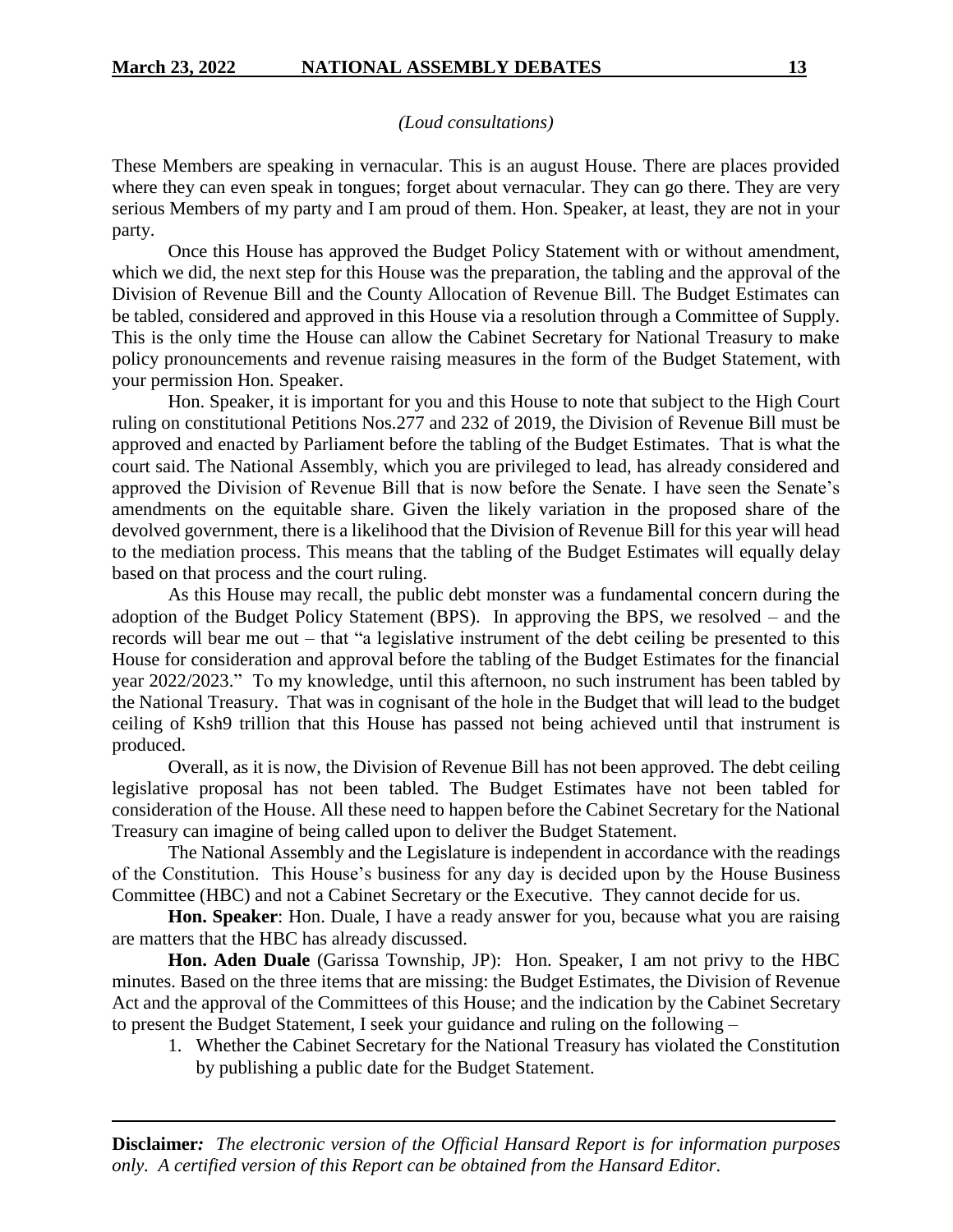2. Does the Cabinet Secretary have the authority to determine the date for making the Budget Statement, in view of all the pending issues?

Hon. Speaker, you have protected this House before on a number of occasions. Before we censor the Cabinet Secretary – and I am ready to lead that censor – do not allow him the gracious opportunity that you always do until he complies with these fundamental constitutional functions.

I rest my case.

**Hon. Speaker**: Well, that matter was discussed by the HBC yesterday. The Cabinet Secretary had not determined the date. He merely wrote a request that he may be allowed to come and present the Budget Highlights on the  $7<sup>th</sup>$  of April. At the time he wrote before we went on recess, the date appeared reasonable given that the National Assembly had already completed the consideration of the Division of Revenue Bill and referred it to the Senate. Indeed, your fears have been presented before the HBC, and it is quite clear that unless something happens, anything else being proposed would be in violation of the High Court ruling in the two petitions; that is Petitions Nos.277 and 232. We can, therefore, not allow the Cabinet Secretary to come and give us Budget Highlights or even table the Budget Estimates before we have seen what will become of the Division of the Revenue Bill for this financial year. Therefore, we agreed that the Cabinet Secretary should be notified accordingly.

It is up to them and whatever other mechanism available to them to approach the Senate and see how they best navigate the issue of the passage of the Division of Revenue Bill as passed by this House. Failure to this, it will now be subject to the vagaries of mediation and all the other attendant problems. Even if there is a stalemate, bear in mind that the Supreme Court still gives guidance on what should happen with regard to the funds going to the devolved units. So, let us wait and see what becomes of the Division of Revenue Bill, because it is most critical. Without the Division of Revenue Bill, those other issues you have said will amount to a violation of the High Court, which has not been challenged and it therefore remains binding. We cannot proceed with that process until we have resolved the issue of the Division of Revenue Bill. The County Allocation of Revenue Act (CARA) is not so much of an issue, but the Division of Revenue Bill is the most critical.

Of course, the Constitution and the Public Finance Management (PFM) Act provide that the resolution of the House upon the adoption of the BPS, will inform the Cabinet Secretary for National Treasury in formulating the Budget Estimates. If whatever is brought here is not in compliance with that resolution, the House is at liberty to return it to the sender. It is still within the power of the House to return to the sender that which is not in compliance with its resolution on the adoption of the BPS. We should wait since it is the right of the other House to tinker with the Division of Revenue Bill as they please. We are waiting for them to bring it back. Meanwhile, we agreed that the Cabinet Secretary should be notified that there is that looming danger of him not being allowed to set his two feet here.

Yes. Let us remain with that for the time being. But, we are cognisant of the challenges that are almost certain.

Hon. Sankok?

**Hon. David ole Sankok** (Nominated, JP): Hon. Speaker, let it not escape our minds that we, as a House – the  $12<sup>th</sup>$  Parliament – are lucky to have you as our Speaker. On the Ruling you have just given earlier on the Petition from Hon. Kamket within the blink of an eye, it is as if you had the information on your fingertips. Your wisdom is unmatched. It is only second to the Biblical Solomon's wisdom. I think Obama comes third. You have given a Ruling as if all the laws and the Constitution were on your fingertips. No wonder, at times without number, I have referred to you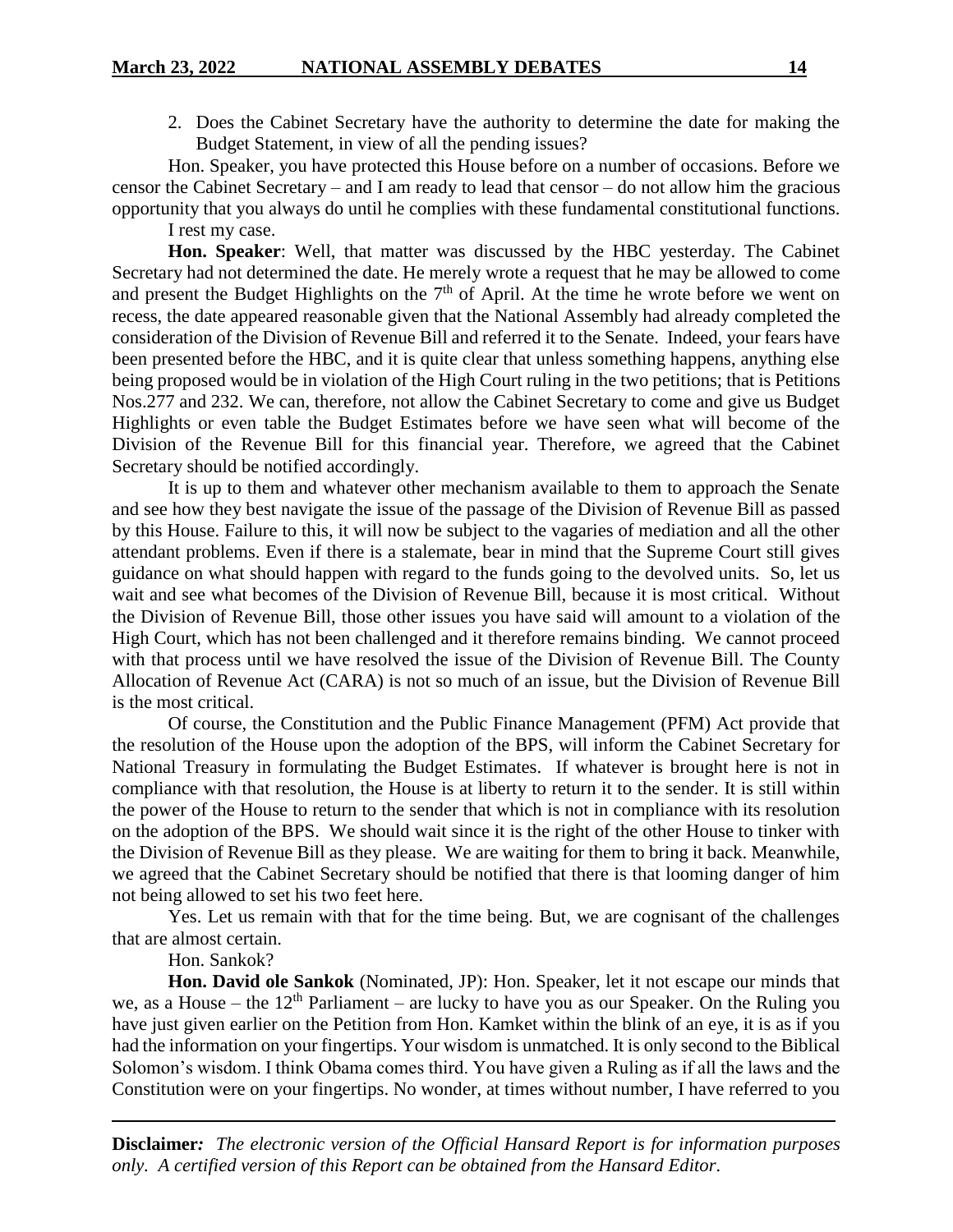as a constitutional mobile encyclopedia. You have put the chasers who are just there in this House, trying to look at who they will chase and de-whip, where they belong. They have no other function. You have put them in the right place, where they belong. I was among those who have been targeted. It is shameful that our Jubilee Party, which was a very big party, is the one that only sits to consider who they will chase. They chase women and persons with disabilities. *Hawaogopi Mungu; hawaogopi dhambi.* Thank you for that Ruling. The wisdom is totally unmatched. We have to acknowledge that most of us are lucky to have been in the 12<sup>th</sup> Parliament in which you are the Speaker. Many people may not be as lucky. You will know what I mean, and I am saying so if you go to the Senate. If you were there in the other Parliaments, the  $8<sup>th</sup>$  and the  $9<sup>th</sup>$  Parliament, you would really know that what I am saying is from my heart. I am speaking on behalf of the hearts of very many Members of this House. No wonder you are presidential material.

Thank you for that unmatched wisdom which is second only to that wisdom of Biblical Solomon. Probably, Obama now comes third. You are the second.

#### *(Laughter)*

**Hon. Speaker:** Can we go to the next Order?

### **BILL**

#### *Second Reading*

#### THE ELECTION CAMPAIGN FINANCING (AMENDMENT) BILL

#### *(Several Members walked into the Chamber)*

**Hon. Speaker:** Is that Member standing, walking or sitting? What about this one? Is he standing or sitting?

Very well. Hon. Members, as you are aware, debate on this Motion was concluded yesterday. What remained was for the question to be put, which I hereby do, having confirmed that we are still quorate.

*(Question put and agreed to)*

*(The Bill was read a Second Time and committed to a Committee of the whole House tomorrow)*

#### **MOTION**

### REPORT ON THE FIRST SUPPLEMENTARY ESTIMATES FOR THE FINANCIAL YEAR 2021/2022

That, this House adopts the Report of the Budget and Appropriations Committee on the First Supplementary Estimates for the Financial Year 2021/2022, laid on the Table of the House on Tuesday, March 22, 2022, and pursuant to the provisions of Article 223 of the Constitution and Standing Order 243: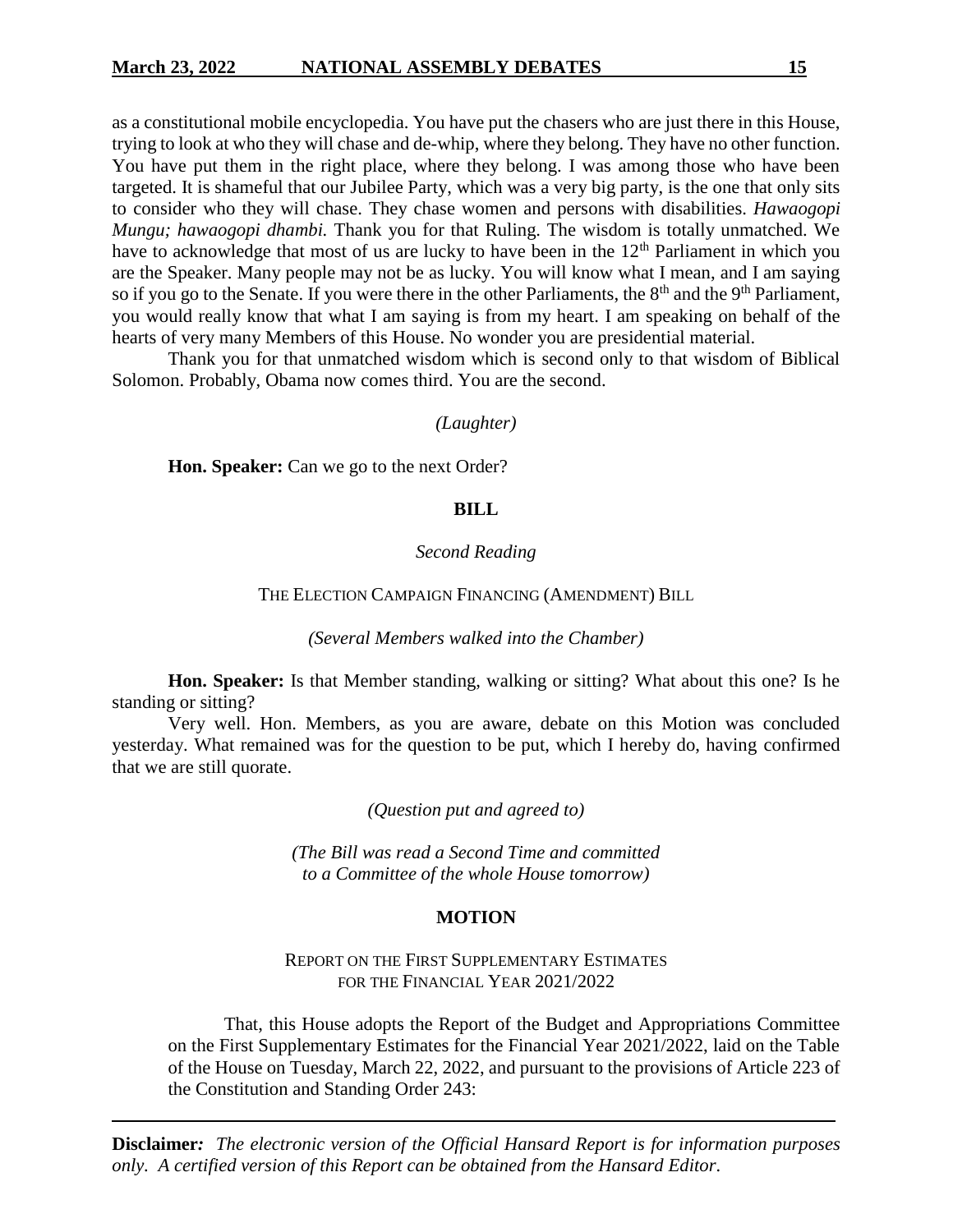- (i) approves an increment of the total recurrent expenditure for Financial Year 2021/2022 by Kshs125,070,384,778.00 in respect of the Votes contained in the FIRST SCHEDULE;
- (ii) approves an increment of the total capital expenditure for Financial Year 2021/2022 by Kshs13,790,551,509.00 in respect of the Votes contained in the FIRST SCHEDULE;
- (iii) approves an overall increment in the total budget for Financial Year 2021/2022 by Kshs138,860,936,287.00 in respect of the VOTES contained in the First Schedule;
- (iv) resolves that the FIRST SCHEDULE forms the basis for the introduction of the First Supplementary Appropriation Bill, 2022; and,
- (v) further makes the policy resolutions contained in the SECOND SCHEDULE to the Order Paper.

**Hon. Speaker:** Yes, your point of order now.

### **POINT OF ORDER**

#### DEFERMENT OF DEBATE

**Hon. Kimani Ichung'wah** (Kikuyu, JP): Thank you, Hon. Speaker, for your guidance. Fortunately, for the first Point of Order I sought, it is exactly what Hon. Duale has raised. I also benefitted from your guidance on what you discussed in the HBC. It is appropriate that the CS is guided appropriately.

On Order No. 9, I seek your indulgence to see if under Standing Order 1, you can consider deferring this debate. As you are aware, the Chairman tabled the Reports only last evening, late yesterday afternoon. He has further tabled an addendum to the Supplementary Estimates, which is a very heavy compendium. The Clerks-at-the-Table can show you that compendium of Reports. It is a very heavy document.

I have had opportunity to converse with a number of Members on certain recommendations by the Committee. You are aware that we have precedents in the House where recommendations of a Committee can be amended without being subjected to Article 114 of the Constitution. There are recommendations by the Committee that Members have to consider. I have seen at least two Members that have done amendments. I am also considering a number of amendments on the Committee's recommendations. There is nothing I intend to amend in what the National Treasury has brought. On these Reports, having been tabled yesterday, there is another addendum that has been tabled this afternoon. It is only fair that we give Members an opportunity to consume the contents of these Reports and the addendum that has been tabled this afternoon. That is so that by the time we are debating whatever the Departmental Committees have in their compendia and what was tabled yesterday as the Budget and Appropriations Committee's Report, we are able to reconcile the two and make decisions on what recommendations to support and which not to.

Two, and as you are aware under Article 114, there are certain fundamental changes that you can make to the Budget Estimates as brought to us by the National Treasury that need the concurrence of the National Treasury. I have seen a number of recommendations from the Budget and Appropriations Committee which, from experience and as Chair emeritus of the Budget and Appropriations Committee, do not enjoy the support of the National Treasury. In particular is a provision that has been proposed by the Committee on defunding private universities at the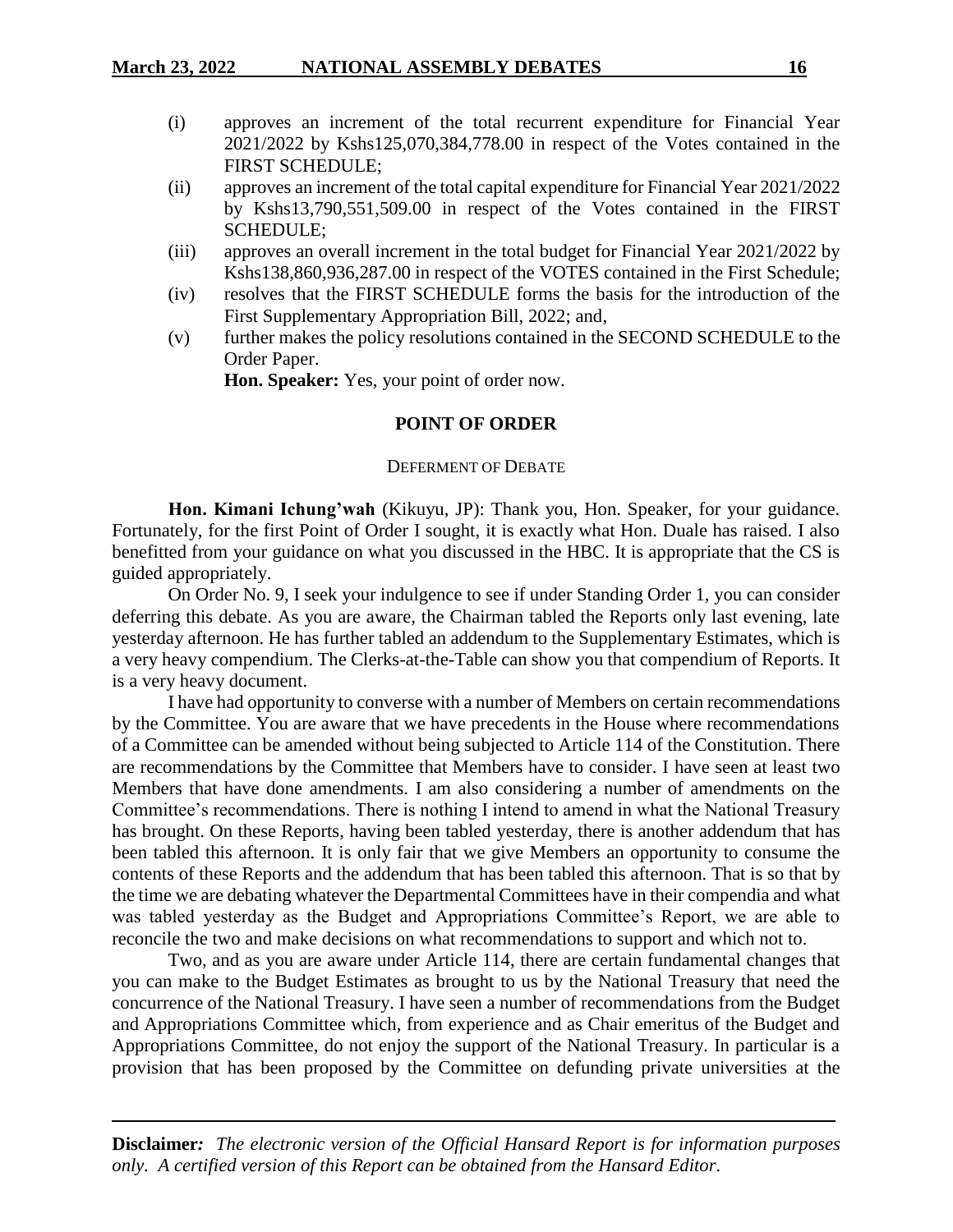expense of public universities. I know the National Treasury had indeed objected to that recommendation. I see it in the Report.

As a second question to you, Hon. Speaker, I beg your indulgence to direct the Office of the Clerk to write to the National Treasury seeking their views to guide us on a number of those recommendations, even as we seek to amend or approve this Report. Most especially are those that relate to the funding of private universities at the expense of our public universities, which are in a dire situation. They are even at the expense of funding our students who are not benefitting from the Higher Education Loans Board (HELB) because there is no money going to the HELB, particularly because some of the amendments may touch on those areas. I do not want to delve into all of them but seek your indulgence – if the Chair, yourself and the House agree – that you allow us to consume the contents of these Reports tabled yesterday and what has just been tabled today. That is so that if there are further amendments that we would want to seek and do not touch on Article 114, we may have time to do that tomorrow or Tuesday.

With that, I beg to move.

**Hon. Speaker:** Except that if you look at the provisions of Article 114. You know that most Members know Article 114 is on Money Bills. You know that you need to just read through the entire Article so that you look at Clause 1, which talks about what Money Bills are and those which are not referred to in Article 218. More important is what is provided for in Article 114(2). That Money Bills which are defined in Clause 3 below Clause 2 are those dealing with taxation, appropriations and expenditure, and incurring of debts, and all others. Those are all defined very well in Article 114(3). If you carefully read Article 114(2), it is clear that the bar to the House... The bar to the House is until a recommendation of the relevant committee of this House having taken into consideration the recommendations from the National Treasury. So, therein lies the tricky bit. Is the Committee bound to agree with the National Treasury? The answer is no. As a House…

You hear the public out there complaining that it is you, the House, who are subjecting them to hardships. Anybody who has a copy of the Constitution should look at Article 114(2). You may not proceed with the consideration of a Money Bill except on the recommendations of the relevant Committee, after having considered the recommendations of the National Treasury. So, because they are recommendations, the House is not bound; it is not tied. They can recommend ABC, and the House says it does not like C. You are the peoples' representatives. Let us not allow other institutions to run this House. Hon. Ichung'wah, it is not just a particular segment.

As a House, we need to ask ourselves… It is true that the National Treasury can recommend a particular way, and the Committee can come with its recommendations to the House. But remember that the Committee is also a Committee of this House. Actually, you, as a House, can refuse to agree with the Committee and make appropriate amendments or corrections. The Committee is also at liberty to disagree with the National Treasury. You, as a House, have the residual authority to correct. Whatever happens between the Committee and the National Treasury, it is the House sitting in plenary that has the overall residual authority to clean up whatever mess that could have been created.

#### **Hon. Speaker**: Hon. T.J. Kajwang'?

**Hon. T.J. Kajwang'** (Ruaraka, ODM): Thank you, Hon. Speaker. I want to appreciate you for guiding us correctly. It is a short sentence, but therein lies everything just as much as there is in these statements: "In concurrence" and "In consultation between the Speaker of this House and the Senate." Nothing in that section talks about concurrence. It talks about two gentlemen, or a gentleman and a lady or two ladies sitting together to discuss certain things. Whether they concur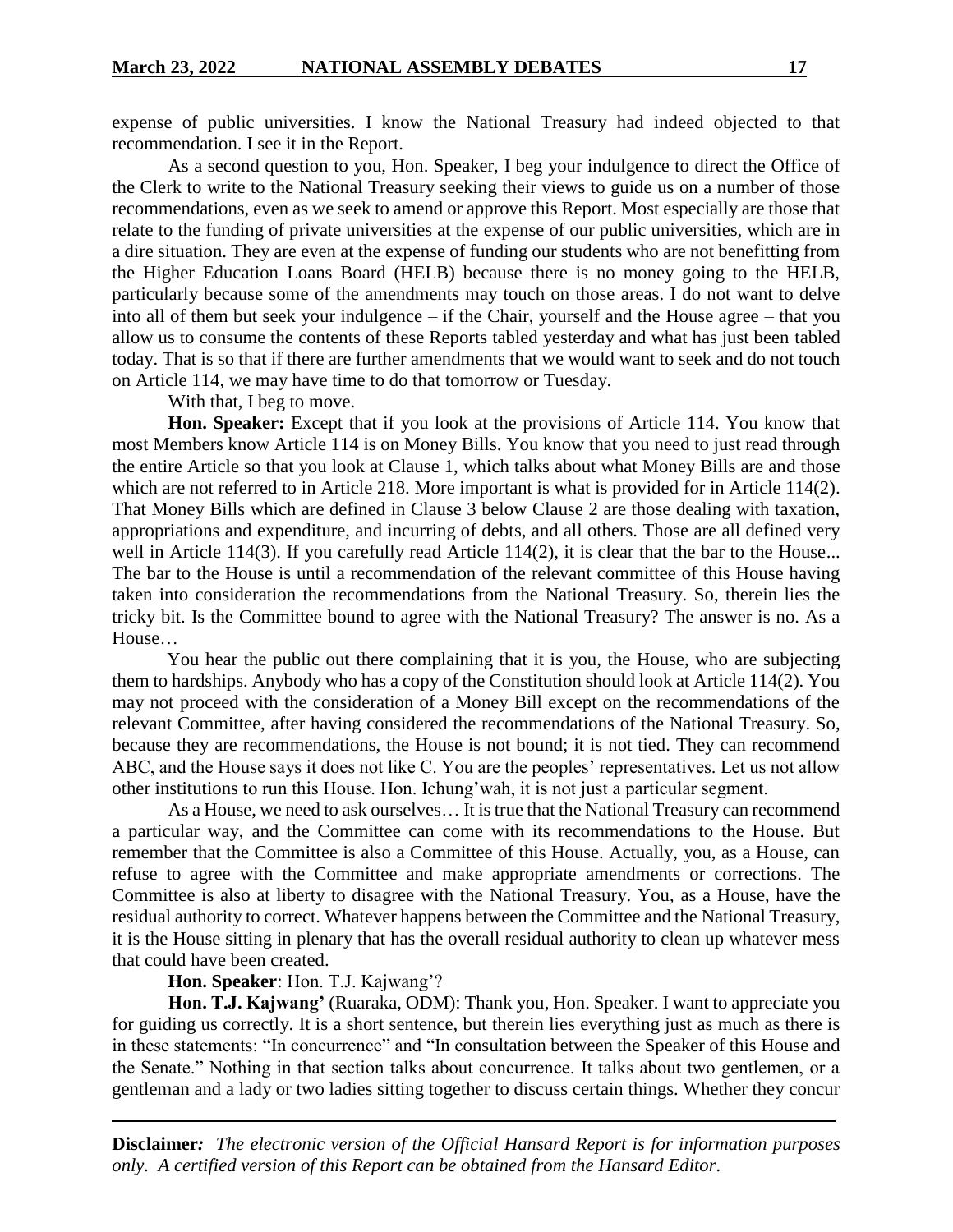or not, it is another matter. Of course, when a gentleman and a lady sit together, it will lead to other concurrences which must arise as a result of that discussion.

The Member for Kikuyu has a valid issue in requisitioning you to allow Members to have more time to reflect upon the heavy documents that have been tabled. As you have correctly said, when we sit in plenary, we are the ultimate committee that supervises all the committees of this House. So, if documents were presented to this House yesterday and today, it will be fair if we are given enough time to consult and put our minds to it. The only small issue that I differ with the Member for Kikuyu is that I have my amendments on the Floor, they are on the Order Paper and I have expressed them well; but the Member for Kikuyu seems to be prosecuting my amendments. He should write his own amendments so that he gives a colour that him and I have some concurrence on some discussions in a way. Nothing is further from the truth. The Member for Ruaraka is exercising his mandate. He has looked at the Report and he is exercising his constitutional mandate. We want to be free, as a House. We do not want to be shielded by sheds of political opinion or biases, because very soon it will gather the moth that there are political considerations or sheds of opinions around this issue. This is about Kenya and we want to discuss this issue soberly with freedom. I want to urge the Member for Kikuyu to also make his amendments, if he chooses. I have proposed amendments in some issues that he has expressed himself on. If he wants to join me, let me see how far he will join me. He should not prosecute my issues.

It is a good thing to give us even up to tomorrow, if possible. This Supplementary Bill has been with us for some time. Giving us more time to be able to reflect on it is not entirely a bad thing.

Thank you.

**Hon. Speaker**: I can see more points of orders. Let me just follow the order as it is. Hon. Baya. You had placed for general intervention. The next one is Hon. Duale.

**Hon. Aden Duale** (Garissa Township, JP): Hon. Speaker, as I asked you in line with what Hon. T.J. has asked, allow us to get more time. The National Treasury in this Supplementary Estimates Bill has approved an expenditure amounting to Ksh75 billion according to Article 223 of the Constitution. It comprises Ksh24 billion for petroleum levy and 10 billion for development partners programme. You have been a Chair of the Public Investments Committee (PIC), and you know the budget making process and the use of Article 223 of the Constitution. This Article is applicable only if the amounts appropriated for any purpose under the Appropriation Act are insufficient or when an emergency need has arisen for expenditure and for which no amount has been approved for.

 Article 223 of the Constitution is applicable when a withdrawal has been made from the contingency fund. The justification by the National Treasury – I really looked at the Supplementary Budget Estimates Report that was tabled yesterday – fails to meet this express provision of the Constitution. If you further look into the document that you approved, the proposed adjustments on the votes and programmes have exceeded the 10 per cent threshold prescribed in Section 44 of the PFM Act as read together with Regulation 40 of the PFM National Government Regulations, 2015. The request by the National Treasury on this matter to the National Assembly to approve votes and programmes with changes beyond the prescribed 10 per cent is irregular. This House needs to put its foot down. In my opinion, the Minister is using Article 223 of the Constitution as a blanket outside the provisions of the Constitution, the PFM Act and PFM Regulations.

**Hon. Speaker**: Hon. Duale, the only problem is that the argument you are making would be good if you were arguing against these Supplementary Estimates. For the time being, the Hon.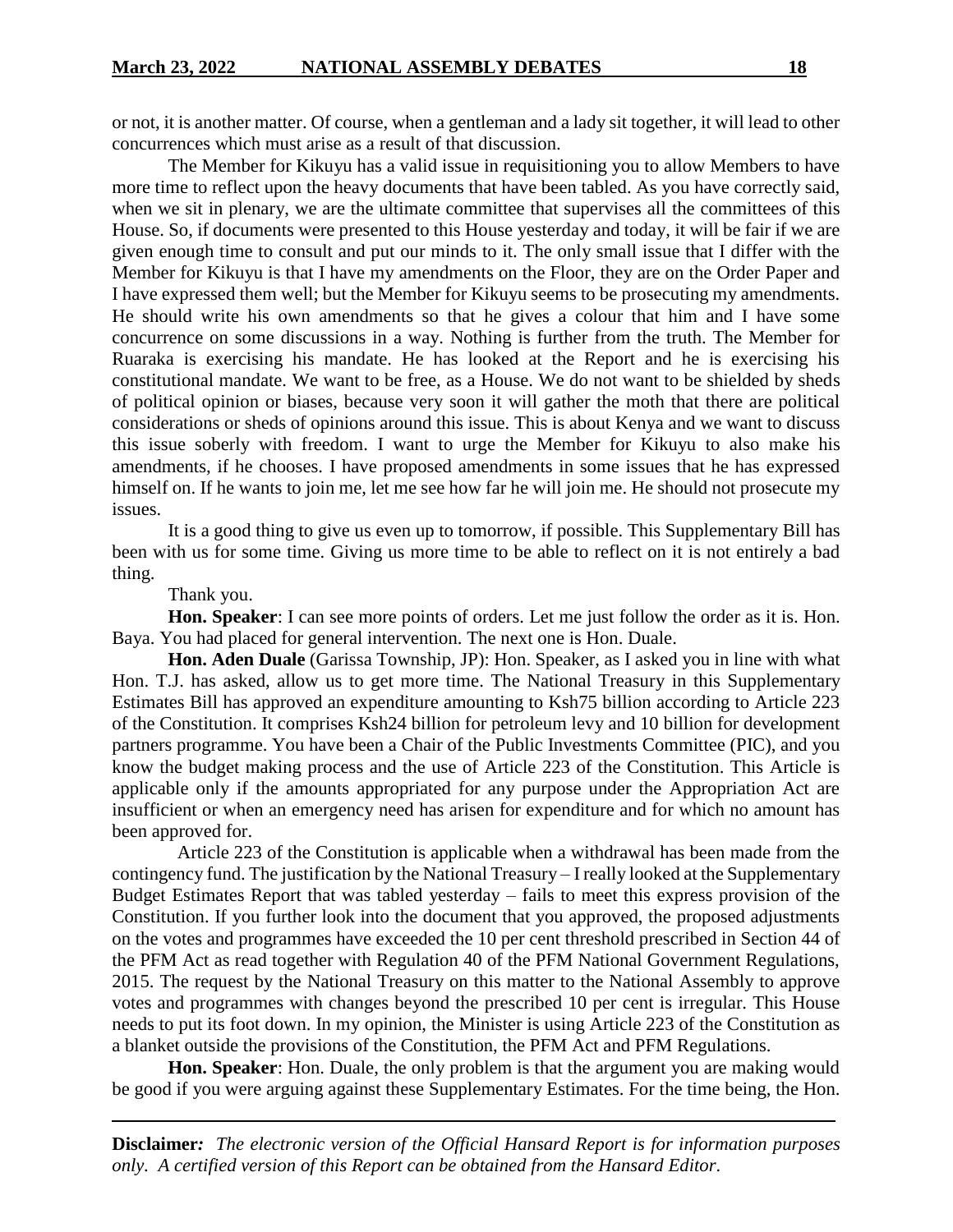Ichung'wah has brought what would be referred to as a dilatory Motion of seeking that we defer the consideration of the estimates for the reasons that he advanced among them, the fact of the very late tabling of the Report of the Committee yesterday. The argument you have goes to address the substance of the entire Supplementary Budget.

**Hon. Aden Duale** (Garissa Township, JP): No, Hon. Speaker. If the House agrees with me, I want to raise constitutionality. The whole Report is unconstitutional and illegal. We have competent men and women in the Parliamentary Budget Office (PBO), and they shall even advice the Speaker and the Committee on the threshold of 10 per cent. As you said earlier, this Committee is not an appendix of the National Treasury. The Committee must also act within the threshold of the PFM Act, Articles 2 to 3 of the Constitution on when it can be used, for what purpose and its threshold. That has already been violated in this Report. That is why if you give us time, I will raise those constitutionality issues and you, guide so that…

Hon. Speaker, you remember the Lake Turkana Wind Power. If we allow the Minister for Finance, particularly the current one – he was a District Commissioner (DC), and is the most incompetent Minister and he should be censured…

#### *(An Hon. Member spoke off-record)*

Do not talk to me. We are not in an *Azimio* rally. We are in the House. No! We should, therefore, defer so that Hon. T.J. Kajwang' and others can deal with it. I am going to raise constitutional issues. We cannot allow Article 223, the PFM Act and the PFM Regulations to be violated by the Minister for Finance and the Committee just agrees with it. I ask for deferment so that I can convince the House at the appropriate time that the Committee allowed the Minister; and this Report can be used to impeach the Minister. It can be used by the EACC to charge him even when he leaves office. It can also be used by any Kenyan to go to court and petition the High Court because my good friend, the Leader of the Majority Party, was the Minister for Finance. The 10 per cent threshold and even the changes when you use Article 223 must be within the framework of the Appropriation Act that this House has passed.

I am sure that the Director of the PBO is listening to me and I can see one of the technical staff here. They should not allow this; that is why when we present a Motion to the Table Office, and it goes through the legal process, at times we are told this Motion is unconstitutional.

Hon. Speaker, please defer this Report to Tuesday next week, as I convince the House we disagree with the Minister in as far as the use of Article 223 is concerned. People will steal money in the National Treasury as we sit here, then use the House as a clearance or a conveyor belt using Article 223. We are under duty to defend and protect every Article and legislation this House has passed.

**Hon. Speaker:** Hon. Duale, you have raised fundamental issues. However, as you say, you may need some time to go and put all of them within the context of Article 223. You will be looking at the Budget that was passed so that you can then establish the violation of Article 223, in that context.

I can see the Member for Alego Usonga. Is he in the House?

**Hon. Samuel Atandi** (Alego Usonga, ODM): Yes, Hon. Speaker. I agree with you that this plenary is the ultimate budget-making body. Whatever various Committees have presented to us, it is this Committee that takes that decision. However, the Member for Kikuyu has requested you to consider deferring this conversation until next time because of what has been presented today by the Chair of the Budget and Appropriations Committee.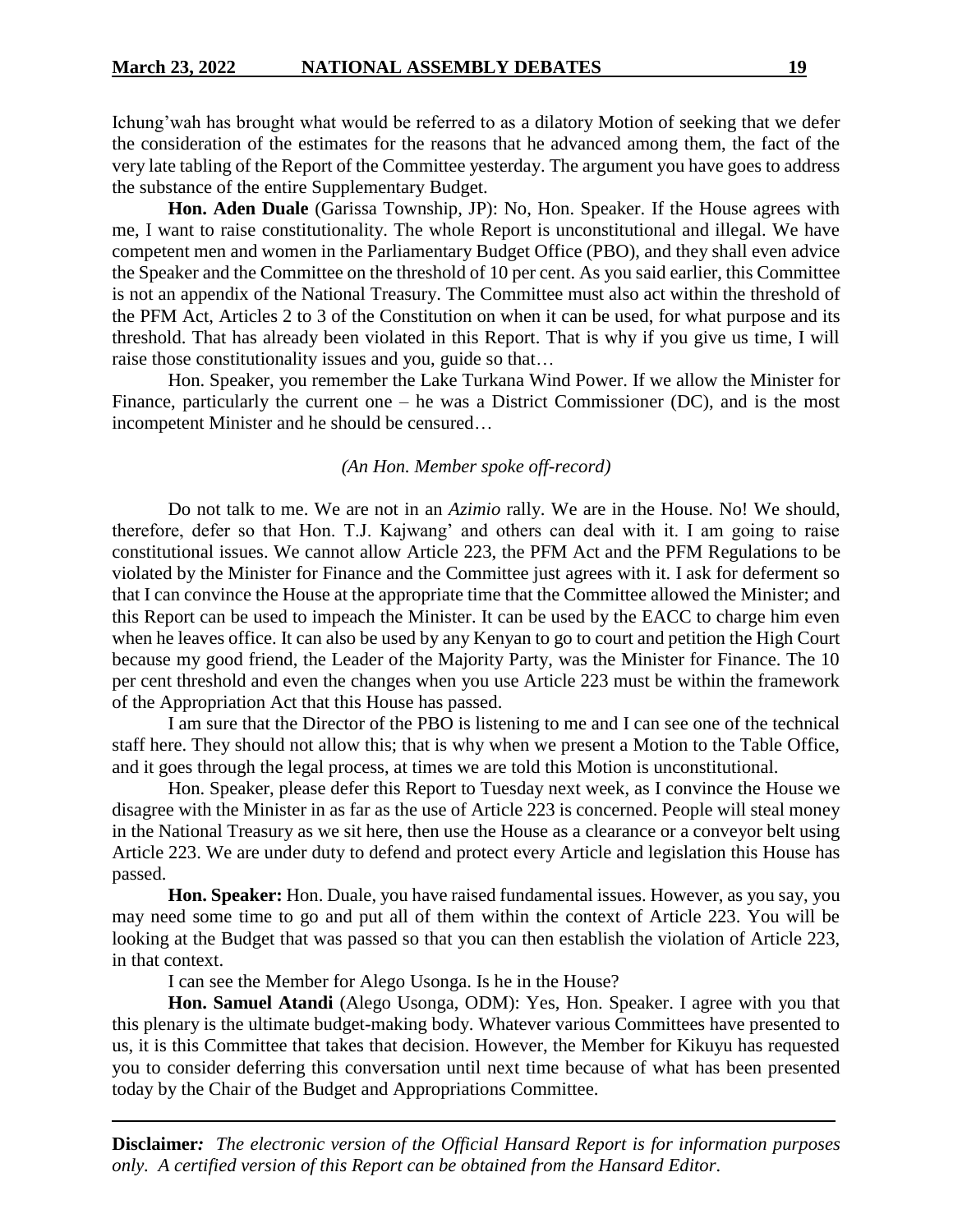Hon. Speaker, if I heard the Chair very well, the contents of the items presented today do not in any way change the contents of the Supplementary Budget as presented yesterday. In my view, therefore, what has been presented are basically reports of the various departmental Committees that were used by the Budget and Appropriations Committee to take a decision on this Budget. I, therefore, urge you not to take more of this House's time in looking at things that Members have already given to the Budget and Appropriations Committee through their Departmental Committees. We need not take more time because we have the details; Members discuss those Reports in their committees. I urge you that this House needs to continue discussing this Supplementary Budget because, as you are aware, it is overdue.

Secondly, on the question of Article 223, as raised by Hon. Duale, this House has already set a precedent. He knows well that this is not the first time that a matter of this nature is being presented. When he was the Leader of the Majority Party, a precedent was set, and this House went beyond the 10 per cent threshold that he is talking about. If he wants to be honest and take up his role as an Opposition leader seriously, we will listen to him. This House had, however, set precedence where this matter had been canvassed before.

Thank you.

**Hon. Speaker:** Are you saying that this House has set a precedent where Article 223 has been breached?

**Hon. Samuel Atandi** (Alego Usonga, ODM): I think so.

**Hon. Speaker:** Where is the evidence and when was it and with regard to which Supplementary Budgets?

**Hon. Samuel Atandi** (Alego Usonga, ODM): Hon. Speaker, if you give me time to go through the previous Budgets, I will prove that this is not the first time a matter of this nature has come before this House.

**Hon. Speaker:** It is not about a Supplementary Budget being brought, it is what would be understood to be saying that Article 223 has not been used correctly, so that you have a proof in excess of the 10 per cent. Is that what you are saying?

**Hon. Samuel Atandi** (Alego Usonga, ODM): I am aware that Article 223 has been breached before.

**Hon. Speaker:** When do you want to give evidence?

**Hon. Samuel Atandi** (Alego Usonga, ODM): Give me time to make some consultations.

**Hon. Speaker:** Consult yourself on whether what you are saying is right. It is an extremely, dangerous admission from your part.

**Hon. Samuel Atandi** (Alego Usonga, ODM): Thank you, Hon. Speaker. **Hon. Speaker:** Please, consult yourself.

#### *(Loud consultations)*

Let me also hear from the Chair of the Budget and Appropriations Committee.

**Hon. Kanini Kega** (Kieni, JP): Thank you, Hon. Speaker. Today, you have given a lot of guidance.

The first is as to when the Cabinet Secretary for the National Treasury will come to read the Budget estimates. We totally agree with you, because going by the timelines, the Division of Revenue Bill is not yet dispensed of. That one was a concern to us even in the Committee, and is already handled.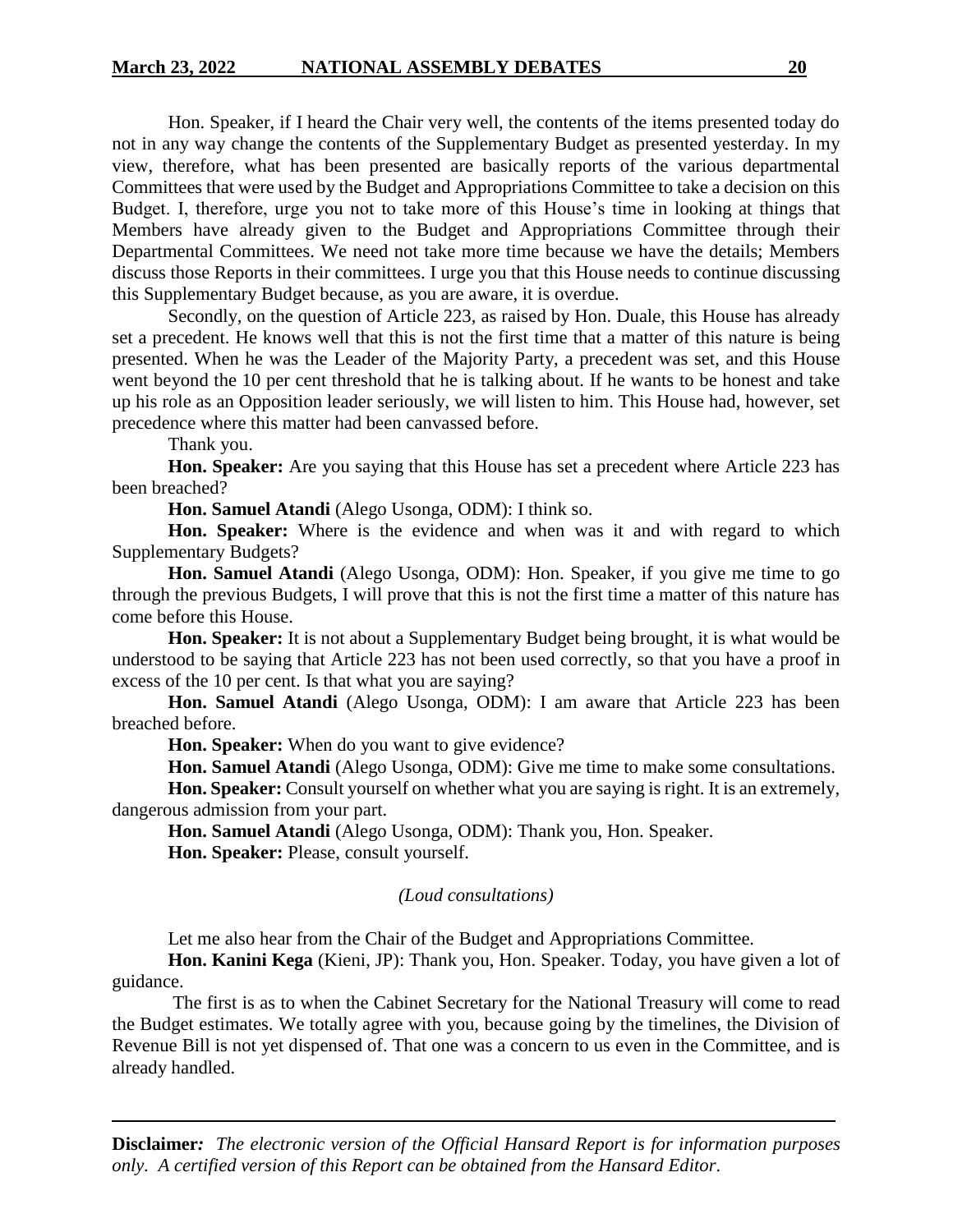I have heard the concerns of Members. Yesterday in the afternoon Session, we tabled the Report, but there was another compendium of the Committee Report which I tabled today. I have heard that the Members would want to go through them. I would not be the person to stand in between them and the Report; and I humbly accede to that, that they can go through the Reports so that when we would be debating the Supplementary Budget, which can be tomorrow afternoon, there is sufficient time for them to go through the Report and we would then debate the Report tomorrow.

I am magnanimous and I accede to that so that we give Members an opportunity to go through the Report.

I humbly submit.

**Hon. Speaker:** Some hands are still up? Hon. Nyamita?

**Hon. Mark Nyamita** (Uriri, ODM): Thank you, Hon Speaker. Probably before you give us guidance – and I agree with the points that have been raised by Hon Duale – we look forward to him presenting maybe tomorrow afternoon or later as you may guide, the facts of the breach of Article 223 in excess of 10 per cent. I agree with Hon Atandi that this House, under the chairmanship of Hon. Kimani Ichung'wah, exceeded the 10 per cent by program, but not of the overall budget. That is why I still obtain in this particular budget…

Hon Speaker, Hon Kutuny is distracting you.

Hon Speaker, I was saying that as we wait for your guidance as to whether we will proceed today, tomorrow or any other day, we look forward to the former Hon. Leader of the Majority Party's presentation, especially on the constitutional issues that he wants to raise. What Hon. Atandi may have been referring to is that indeed, it is true that this House has presided over Supplementary Estimates Budget before whereby we have exceeded the 10 per cent by program but not the overall budget.

So, you will find that we had varied a particular program by more than 10 per cent previously under Hon. Kimani Ichung'wah and Hon. Duale in this House. However, the 10 per cent threshold of the overall budget has never been exceeded. That is what is obtaining in this budget. So, as Hon. Duale will be preparing his documentation, I just want to invite him to also look at the precedence of the previous budgets. We will also come up with those facts; not of the overall budget, but by programs we have exceeded. I also ask Hon. Kimani Ichung'wah to visit the *Hansard* on what he said when such issues were raised on this particular Floor.

I submit Hon. Speaker.

**Hon Speaker:** Let us have Hon. Murugara.

**Hon. George Gitonga** (Tharaka, DP): Thank you, Hon. Speaker. I rise to support the proposal made by Hon. Duale that you give us sufficient time to look at the Supplementary Papers that were tabled yesterday, this morning and this afternoon, as these are very important Papers. We must go through them with a tooth comb so that we confirm they have complied with the various constitutional requirements, and the requirements of the statutes and the regulations made under the statute as far as budget making process is concerned. Tomorrow may not be sufficient, because we need to assemble the various research papers that we are to present to the House. We have also to work even more on proposed amendments, because I also have an amendment to the Report in view of the fact that in my own opinion, we are spending public money for private entities while this is money that is supposed to go to the public entities. I am, therefore, moving an amendment and may consider moving yet another amendment so that what we give to Kenyans is in line with their own expectations.

So, kindly guide us that we come back on Tuesday to deal with the matters raised.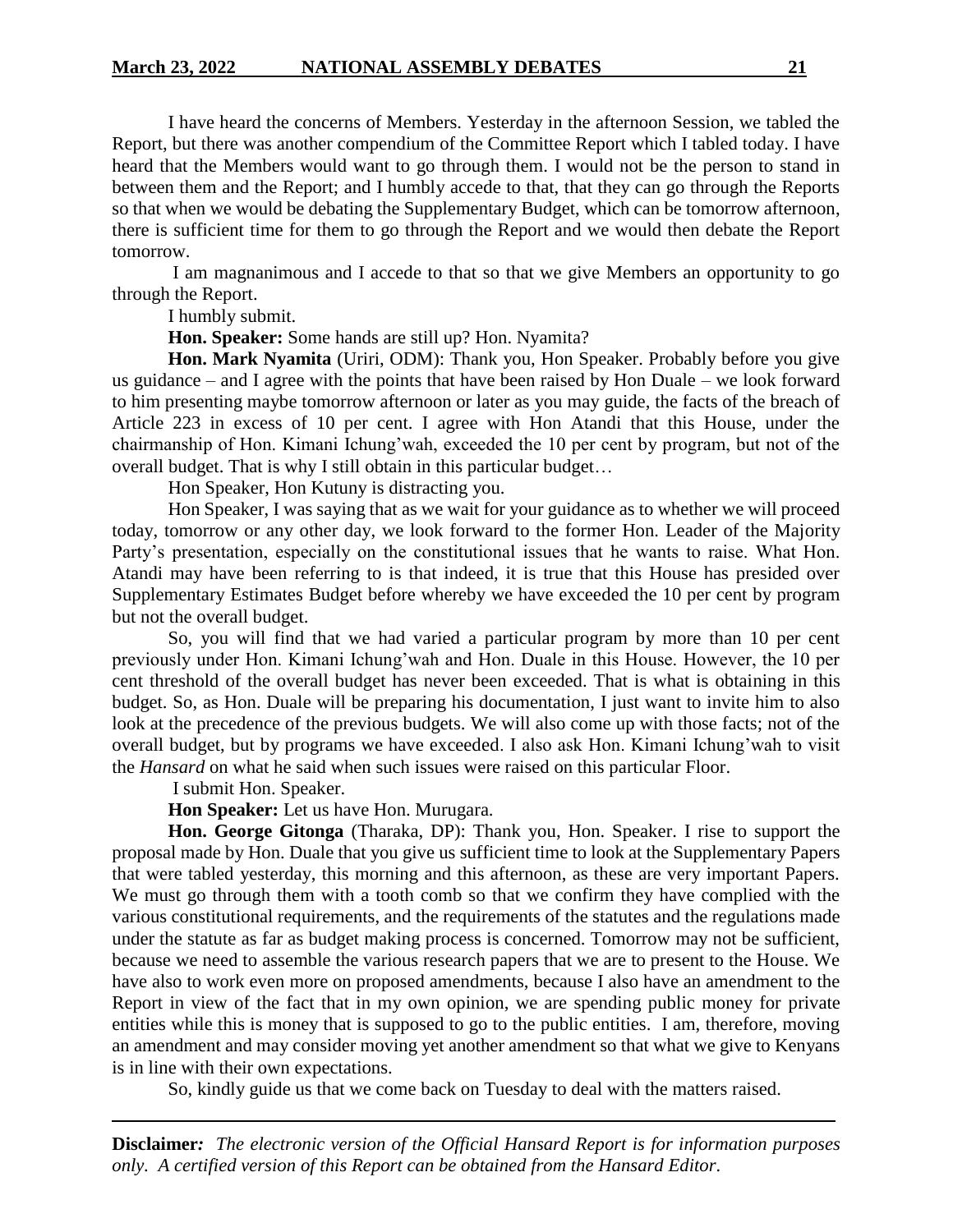Thank you very much.

**Hon Speaker:** Hon. Members, the Chair of Budget and Appropriations Committee himself has conceded.

### *(Loud consultations)*

As to when to come, leave it to me. However, even as you make your intervention now, bear in mind that the Chair of the Committee has acceded. If you use pleadings…

Proceed, Hon. Ochieng Odhiambo.

**Hon. Elisha Odhiambo** (Gem, ODM): Thank you, Hon. Speaker. I rise to support the sentiments by Hon. Kajwang. I think it is good hygiene that the recommendations of the committees are taken in cognisance when the Budget and Appropriations Committee is making changes. It is inappropriate that the Budget and Appropriations Committee can go into the report of the Departmental Committee on Energy Committee and fail to take even one recommendation. Why was there need for the Departmental Committee on Energy to meet if, in their wisdom, they already knew what they wanted? I think it is important that we have good hygiene when the Budget and Appropriations Committee sits back to look at the recommendations by various committees.

**Hon. Speaker:** I do not want you to debate on the report. It is the issue of the request to step down this business, and the Chair has acceded to that. When you go to the details of the report, it is the same thing which I have told Hon Duale, if he intends to raise it he will raise it maybe before debate commences. However, if you go into the details, then there will be no point for us coming to debate again, yet it has not been moved.

Proceed, Hon Elisha.

**Hon. Elisha Odhiambo** (Gem, ODM): Noted Hon. Speaker. I am properly guided.

**Hon Speaker:** I see the Chairman Departmental Committee of Agriculture and Livestock, Hon. Tiren.

**Hon. Silas Tiren** (Moiben, JP): Thank you, Hon. Speaker and I want to be on record, because the Chair of the Budget and Appropriations Committee has clearly stated that they took recommendations from the committees. I want to talk about the Departmental Committee on Agriculture, which we gave our recommendation and it was not picked.

**Hon. Speaker:** Hon Tiren, please…

**Hon. Silas Tiren** (Moiben, JP): Hon. Speaker, just allow me…

**Hon. Speaker:** Hon. Tiren, I will not allow you, have you listened to what I have said? What you are saying is if you listened to the presentations by the committees that will be going to debate this, the request is to defer this debate today to some other date, which I will give.

**Hon. Silas Tiren** (Moiben, JP): Hon. Speaker, can I just add something that is burning?

**Hon. Speaker:** You started by saying that what you presented was not considered, you were going into the debate.

**Hon. Silas Tiren** (Moiben, JP): Thank you I am not going to the debate. I want to talk about the Supplementary Estimates and the addendum. My interest is that when we were given, as the committee, to do the Supplementary Estimates, an addendum was brought later. So, what would be the role of us meeting as a Committee, give out our recommendations, and then an addendum comes from the National Treasury, where they change and pick up everything that we have done?

Hon. Speaker, I want you to protect us by clarifying the law. What is the role of committees? What is the role of Parliament? If everything about the budget is supposed to be done by the National Treasury, then we should not be allowed, as committees to discuss anything to do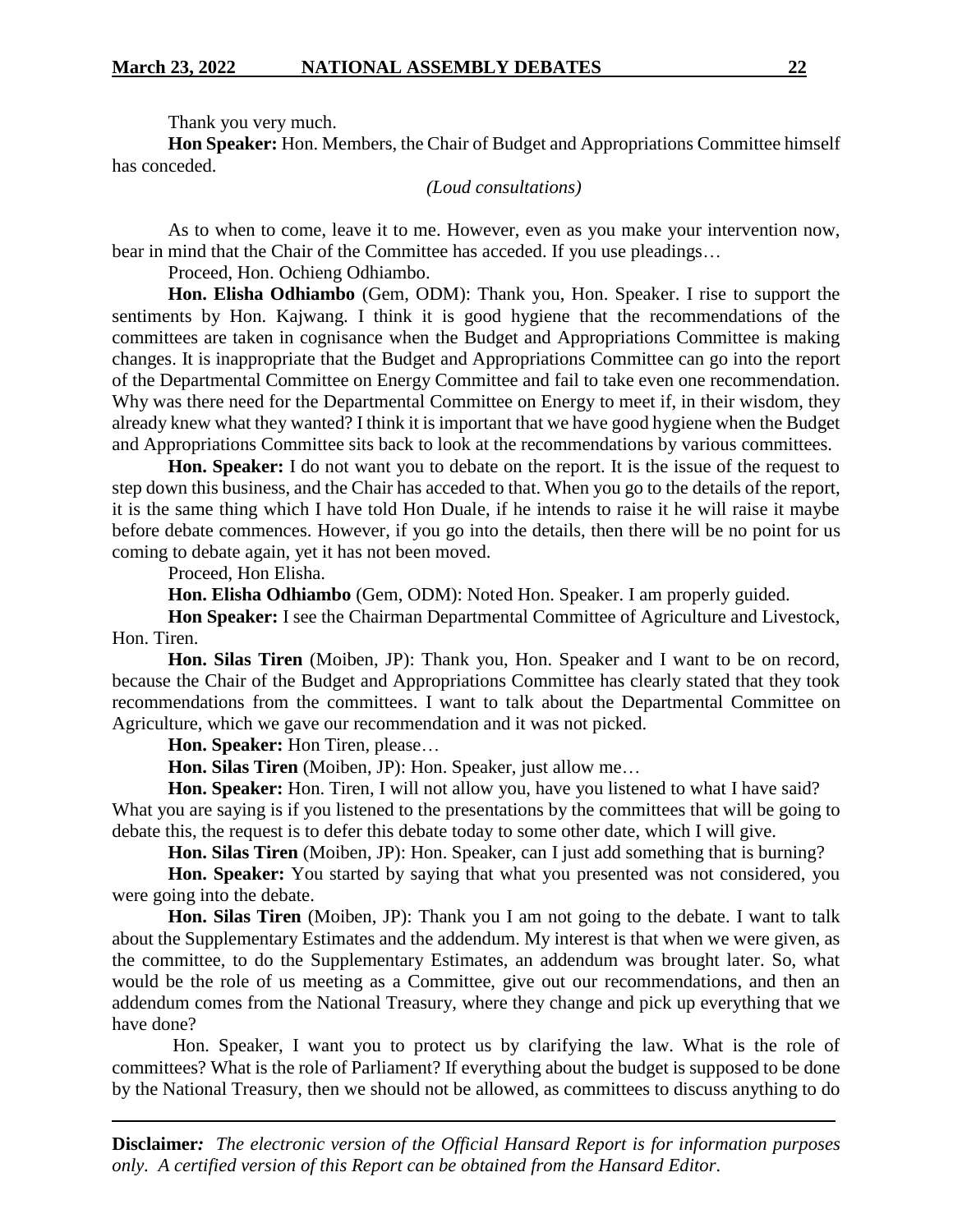with the budget. We want to be given an opportunity because we also talked about issues of fertiliser, which is a security issue in this country. We are not going to be a rubber stamp of another committee. No!

Thank you, Hon speaker.

**Hon. Speaker:** I know this is time for *bonga* points; but of course Hon Tiren's issue about fertiliser is very close to his heart. I know but you say that…Just be cool.

**Hon. Silas Tiren** (Moiben, JP): No. It is hard now to be cool.

**Hon. Speaker:** I will give you an opportunity to say it in a cooler manner.

**Hon. Silas Tiren** (Moiben, JP): Farmers are on my case, and they want to kill me. So, they rather kill the right people who are denying them money and not me. The people who are denying them money should come out on record and state that they do not care about farmers in this country. That is what is disturbing me, Hon. Speaker.

**Hon. Speaker:** Hon. Tiren from the Chair, I plead with the people of Moiben not to kill you.

**Hon. Silas Tiren** (Moiben, JP): Thank you.

**Hon. Speaker:** You are not the one responsible. Hon. Members, I thought we have already agreed…

Let us have Hon. Makali.

**Hon. Makali Mulu** (Kitui Central, WDM-K): Thank you, Hon. Speaker. I am sorry because my intervention button is not working. I want to make one observation. I like your proposal that we move the debate to tomorrow. However, I really urge the Members to take time and read the Report. As they do it, they must realise that there are Reports from committees and the Report of the Budget and Appropriations Committee. Those are totally two different Reports. I see a situation where we will come here tomorrow and start discussing the committees' Reports rather than the Report of the Budget and Appropriations Committee.

I have a second point. I wish that Hon. Duale will listen to me, because this is a serious matter. The Constitution, the PFM Act and the PFM Regulations talk about not more than 10 per cent amendment to any of the… As the Members push their agenda, there is a question that I want them to answer tomorrow. Is it 10 per cent of the total Budget which is approved by the House, 10 per cent per programme or project? Once you get that interpretation right, you will find that this House always operates within the law. That is a serious interpretation which our PBO and technical experts on legal matters should give interpretation, so long as they are discussing public finance. That will be important.

Thank you, Hon. Speaker.

**Hon. Speaker**: Very well. Hon. Nzengu. He is in an unusual place today.

#### *(Laughter)*

**Hon. Paul Nzengu** (Mwingi North, WDM–K): Thank you, Hon. Speaker for giving me this opportunity to contribute. I want to seek some clarifications. I speak as the Vice-Chairman of the Departmental Committee on Environment and Natural Resources. I presented before the Budget and Appropriations Committee. I do not want to go into that discussion. However, I seek your guidance. When we make a presentation before the Budget and Appropriations Committee, is it supposed to be changed? Are they allowed to change it? Members are wondering whether it is a waste of time for us to use energy discussing that matter.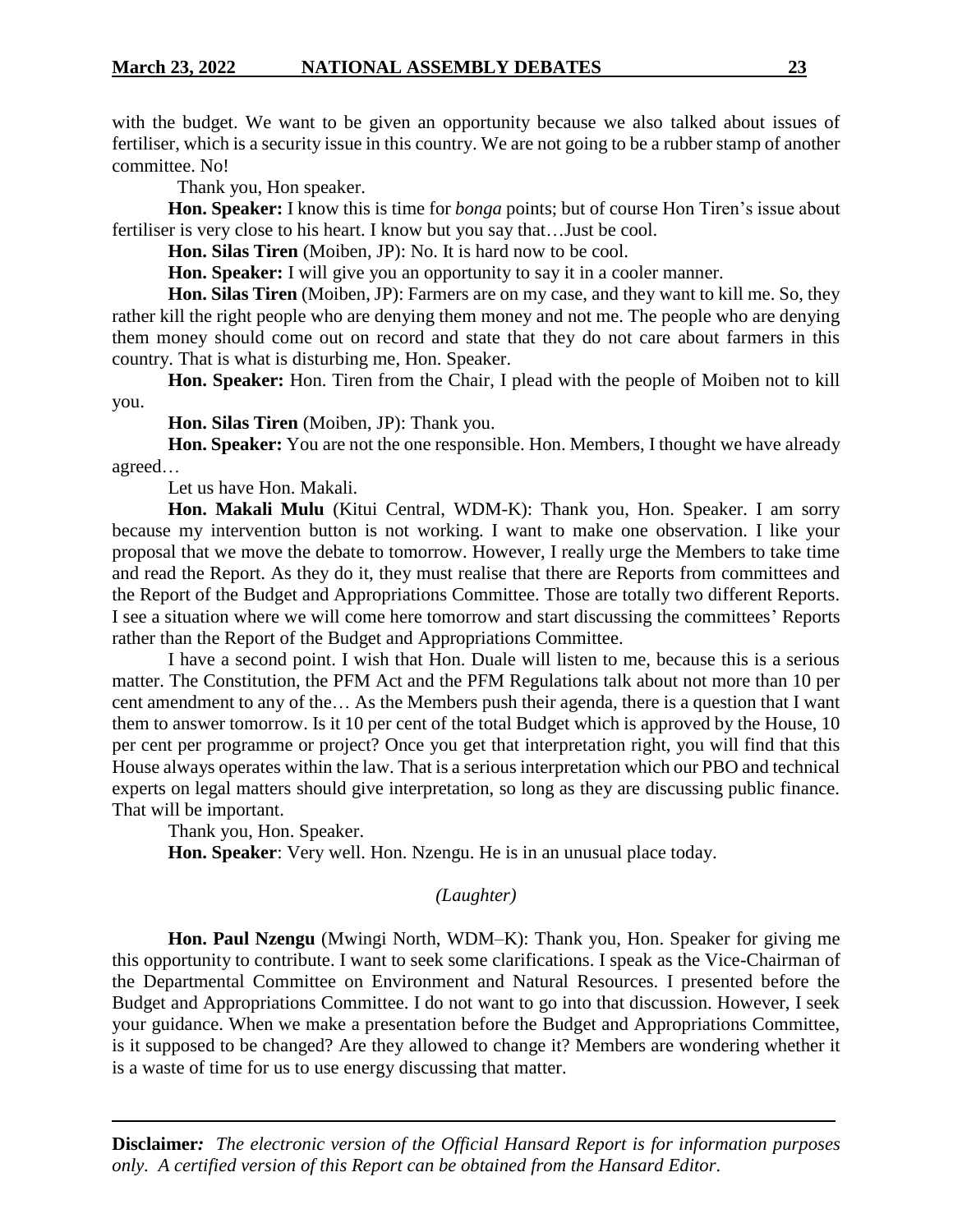There is a second thing that I want to bring to your attention. If this deferment will be approved, will you allow those who had not brought any amendments to bring them?

Thank you, Hon. Speaker.

**Hon. T. J. Kajwang'** (Ruaraka, ODM): That is why we are asking for adjournment.

**Hon. Speaker**: Hon. Members, for avoidance of doubt and in case somebody thought that what I paraphrased was not correct, this is Article 114(2) of the Constitution. It has a bearing on what Hon. Nzengu is raising. It says that if, in the opinion of the Speaker of the National Assembly, a Motion makes provision for a matter listed in the definition of a money Bill, the National Assembly may proceed only in accordance with the recommendation of the relevant Committee of the Assembly after taking into account the views of the Cabinet Secretary responsible for finance.

Taking into account does not mean that they have to take lock, stock and barrel whatever comes from there. This happens the way you do public participation. Everybody will tell you that they need bridges all over Kerio Valley. Will you construct them? You take into account those views and then consider the resource envelope, size and what is prudent in the circumstances. Similarly, the Budget and Appropriations Committee which has been determined by this House to be the relevant Committee which is referred to in the Constitution will make recommendations to the House after taking into account the views of the Cabinet Secretary for the National Treasury. Remember that the House will proceed to consider the matter on the basis of recommendations.

Hon. Nzengu, if for whatever reason you think that what you presented to the Budget and Appropriations Committee has not been captured properly, you can disagree with that recommendation. You will be required to raise numbers. You must persuade a majority of Members to agree with you to override the recommendation of the Committee.

Hon. Members, it is very clear. Given the views that are coming through, it is only fair that the request by Hon. Ichung'wah with the concurrence of the Chair of the Budget and Appropriations Committee be granted, so that we stand down this business.

I saw some compendium of documents. It is only fair for Members to pay attention to what has been said by Dr. Makali Mulu. In the compendium of documents that were tabled today, some of them are reports of various Departmental Committees. You may read yours and see what it says relative to the recommendation made by the Budget and Appropriations Committee. You are all aware of what the people are saying out there. So that everybody gets a chance to contribute, including the Member for Kabuchai, I defer debate on this Motion to Tuesday, next week.

### *(Applause)*

#### *(Motion deferred)*

Hon. Members, you have enough time to go through all the Reports, including those from the Budget and Appropriations Committee. It helps when the Chair is moving the Motion, being seconded and when all these other amendments are moved. I have approved them. Remember again that Article 114(2) of the Constitution says that if, in the opinion of the Speaker of the National Assembly, a Motion makes provision for a matter listed in the definition of a money Bill… This is subjective. However, my opinion will be exercised very sparingly.

*(Laughter)*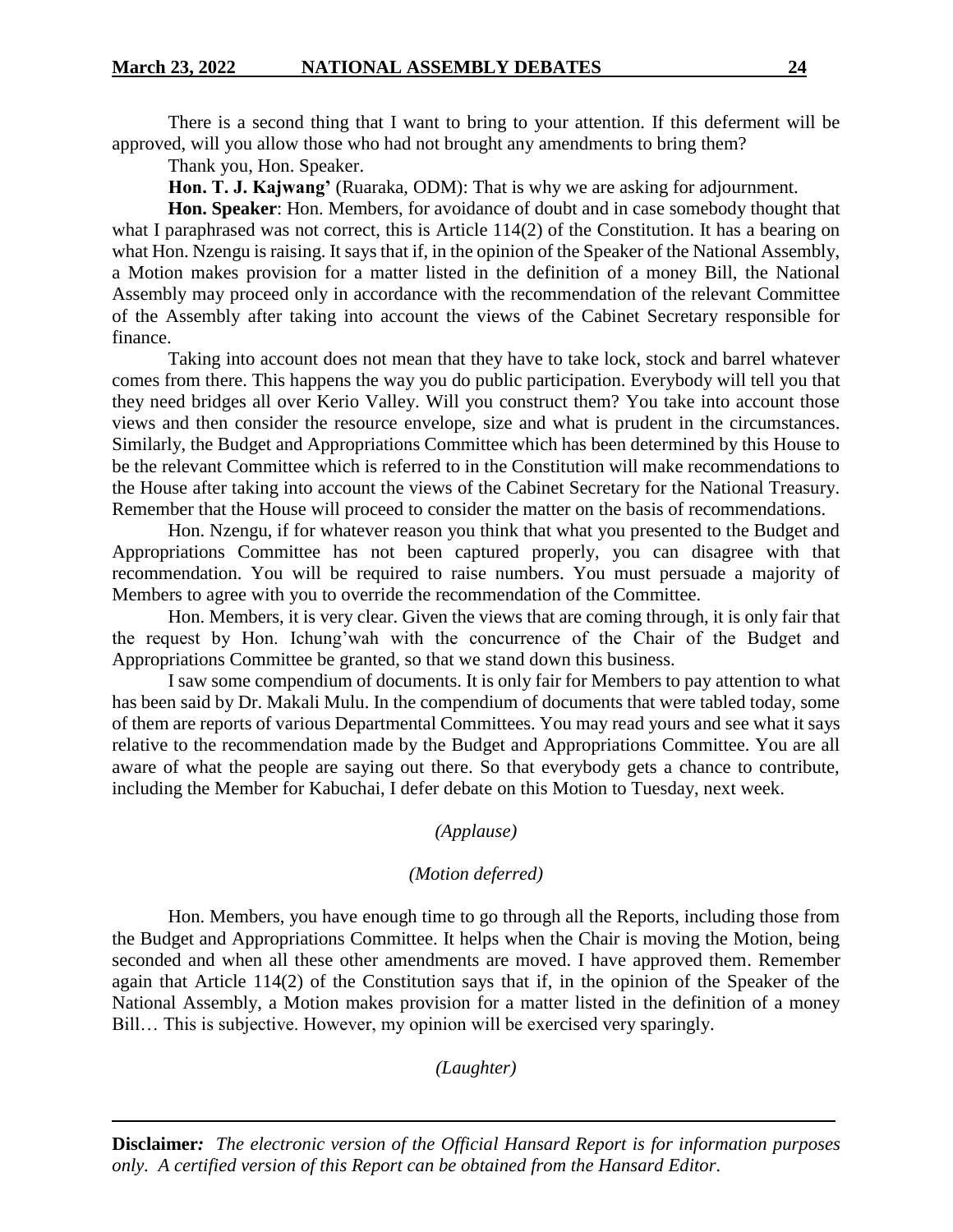Bear in mind that at the end of the day, a decision in the House is made by a majority but not to impose my views. This is what I want Hon. Tiren, who is threatened with murder to know.

### *(Laughter)*

I have seen your amendments; but surely your amendments would require that you go back to the Committee and the Cabinet Secretary of the National Treasury. They are different from the others that I have seen. I have seen seven or six other amendments which are almost in the realm of averments. They say that you move a certain amount of money from a vote to another one. Those do not require the involvement of the National Treasury. Because there is ample time, Hon. Tiren, have a sitting with the Chair of the Budget and Appropriations Committee and look through them. Indeed, any other Member who cares to follow Budget matters should do that. I imagine that most of the Members who are here are the ones who understand and follow appropriations matters: funds being expended and how they are expended.

I know even those who are not here are in the village telling them: "We are dealing with this matter". Those of you who are present represent everybody. Let us defer this matter to Tuesday next week.

#### *(Hon. Kimani Ichung'wah stood up on a point of order)*

What has happened to the Member for Kikuyu? He has too many points of order!

**Hon. Kimani Ichung'wah** (Kikuyu, JP): Thank you Hon. Speaker for your indulgence. It is not that I have many points of order, but you know that I am stickler to the rule of law and procedures. I served under your chairmanship in the Powers and Privileges Committee. I am very keen especially on those issues that protect the dignity of this House.

I rise under Standing Order No. 91 on the responsibility for statement of fact in view of what Hon. Samuel Atandi has said, that this House has set a precedence of going against the provisions of Article 223. It would be very unfair to this House, if we let what Hon. Atandi has said escape without him either bearing responsibility or tabling the facts as you have properly guided him, or he may think that this is an engagement on a Whatsapp group that he is fond of.

However, he must know that when we come to transact business on the Floor of the House, it is serious business. He cannot in anyway allude that the House has acted *ultra vires* to the Constitution. He should therefore stand guided by what Hon. Nyamita, a very well-schooled Member of Parliament who has said, indeed, if within a particular department or a ministry you go beyond 10 per cent, so long as you do not exceed the 10 per cent overall in the Budget, then that could be a case that you can cite.

However, in relation to what Hon. Duale has raised, he cannot say that the House has set precedence. It is very dangerous. If it goes on record that the House has set such a precedence, tomorrow, another Cabinet Secretary will table estimates that go beyond the 10 per cent provision that is provided for in the Constitution and cite what Hon. Atandi has said, that there is a precedence that has been set. That is if that remains in the record. I want to beg that either Hon. Atandi withdraws that particular statement and apologises to the House, or we take the necessary action.

**Hon. Speaker:** Hon. Atandi, you know you are responsible for the accuracy of statements that you utter on the Floor of the House.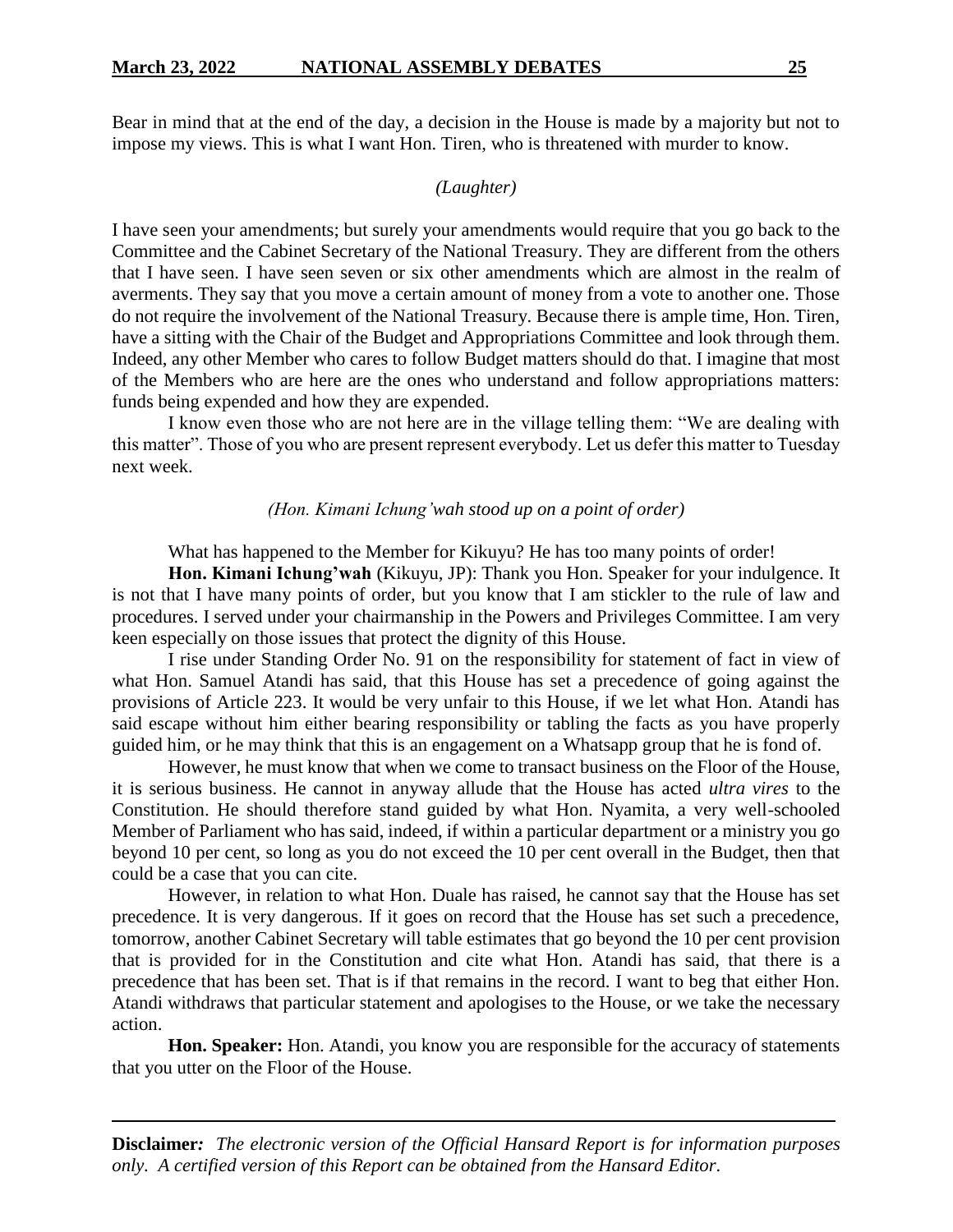**Hon. Samuel Atandi** (Alego-Usonga, ODM): Hon. Speaker, thank you very much. Indeed, what I said – and which I would like to repeat - is that there is a precedence in this House where the House has breached the 10 per cent threshold on programmes. That is what I said and I was going to seek clarification.

**Hon. Speaker:** No, Hon. Atandi! Do not try to be clever! You never talked about programmes. You have just picked that from Hon. Mark Nyamita. Do not borrow things which were not in your head. Now you have borrowed what is not… Say you have been educated by Hon. Mark Nyamita. It is not good to plagiarise.

*(Laughter)*

**Hon. Samuel Atandi** (Alego-Usonga, ODM): Hon. Speaker, as I said, I was going to look for proof, and I would like you to give me more time.

**Hon. Speaker:** How much time?

**Hon. Samuel Atandi** (Alego-Usonga, ODM): Give me more time so that I can give more clarifications on it.

**Hon. Speaker:** Hon. Atandi, remember the *Hansard* will bear you out. You have said that this House has set a precedence by approving in excess of 10 per cent of the Budget and, therefore, violating Article 223 of the Constitution.

**Hon. Samuel Atandi** (Alego-Usonga, ODM): Hon. Speaker, I would like to respond to this issue tomorrow. The Standing Order allows me to respond tomorrow.

**Hon. Speaker:** No! Hon. Atandi, you are now saying that the Standing Orders allow you. Actually, they do not. The Standing Orders do not. You do not rise in your place and claim something and start saying that Standing Orders allow you to go and sleep over the matter. Is it something that you know?

**Hon. Samuel Atandi** (Alego-Usonga, ODM): Hon. Speaker, I have asked you for permission to get more clarifications on it. My intention was to say that the House has breached the 10 per cent threshold on programmes. I have explained myself.

**Hon. Speaker:** Hon. Atandi, do you want to revise your statement to mean that the House has approved expenditure in excess of 10 per cent on programmes?

**Hon. Samuel Atandi** (Alego-Usonga, ODM): That is what I meant.

**Hon. Speaker:** Then you must withdraw the earlier one.

**Hon. Samuel Atandi** (Alego-Usonga, ODM): Thank you Hon. Speaker. What I meant is that the House has breached the 10 per cent threshold on programmes and not on the overall |Budget. Therefore, I withdraw the other one.

**Hon. Speaker:** Very well. I thought we could do business. Why is the House in the mood of general debate about nothing these days?

**Hon. Members:** It is the season.

**Hon. Speaker:** It is the season! Member for Nyando, you appear to be in that mood also.

**Hon. Jared Okelo** (Nyando, ODM): Yes, Hon. Speaker. Thank you very much. You have given a directive on what needs to follow as pertains to this subject that was before us. I want to thank you. You know as well as I do and – together with our colleagues here - the importance of unlocking this Supplementary Budget. Most Government departments together with this Parliament - both the Senate and the National Assembly - have had to suspend so many programmes awaiting this Supplementary Budget.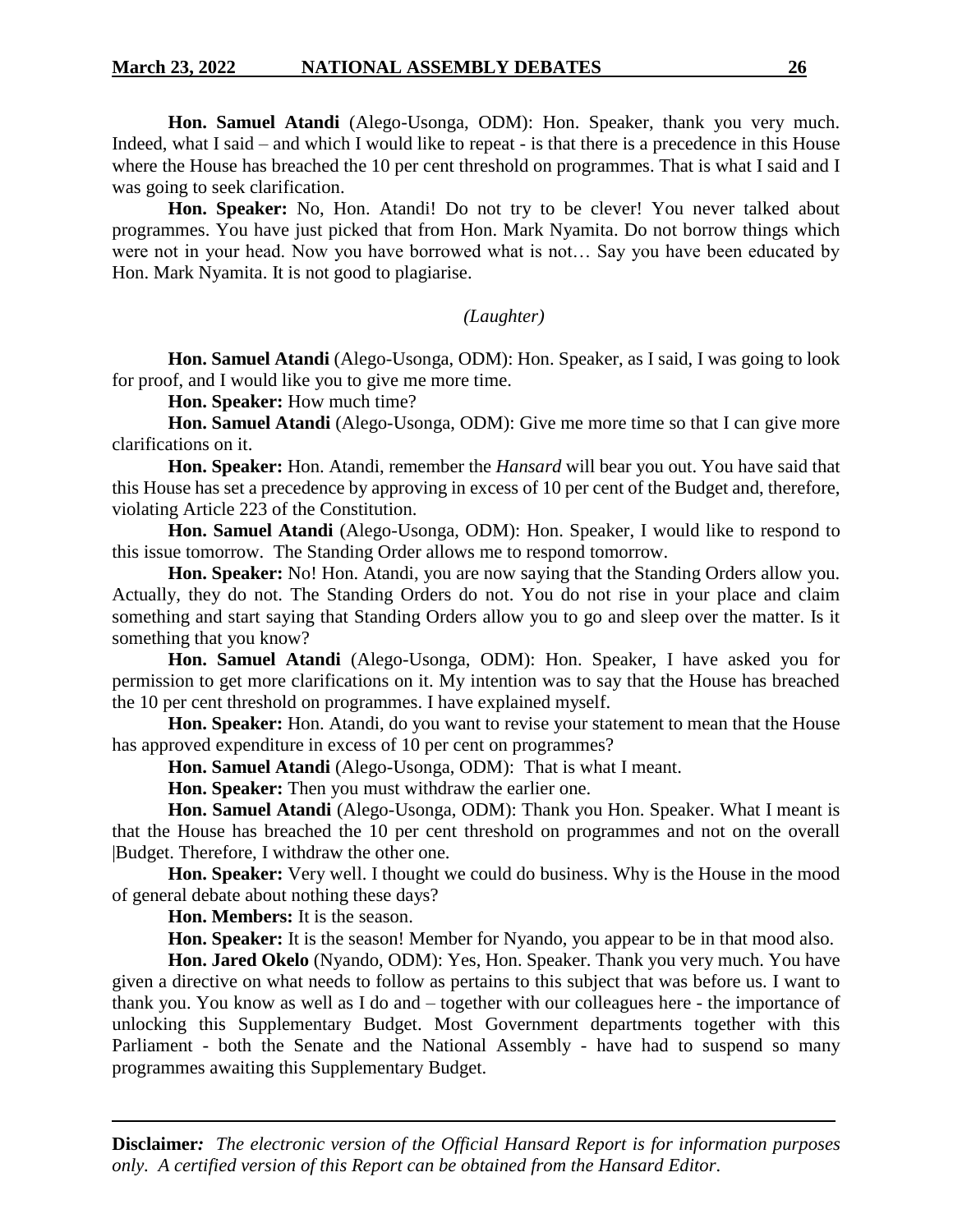Each time I visit any Government Office, the staff are so quick to ask me the status of the Supplementary Budget. On that breath, I would urge this House that we should not use our political leanings and persuasions to filibuster with such an important subject.

We have seen how we invite our own political interest in matters that also affect the lives of the Kenyan people. As much as I appreciate what Hon. Duale has come up with as an intervention, we also have to juxtapose it with the interests of the Kenyan people as regards the gridlock that the Government departments are in.

Therefore, going forward, I want to believe that our political interest will not override the interests of the Kenyan people. Without your intervention, some of my colleagues had intended to push this to a much later date than Tuesday, which you have ably proposed. So, let us move forward as one unitary society that is looking at the interest of the Kenyan people as opposed to the political interest that will come and go.

I thank you.

**Hon. Speaker:** Hon. Members, I believe these other interventions are now overtaken by events. Let us move to the next Order.

### **COMMITTEE OF THE WHOLE HOUSE**

*(Order for the Committee read)*

*[The Speaker (Hon. Muturi) left the Chair]*

# IN THE COMMITTEE

*[The Temporary Deputy Speaker (Hon. (Ms.) Soipan Tuya) took the Chair]*

#### THE MENTAL HEALTH (AMENDMENT) BILL (SENATE BILL NO.28 OF 2020)

**The Temporary Deputy Chairlady** (Hon. (Ms.) Soipan Tuya): Order Hon. Members. We are now in Committee of the whole House to consider the Mental Health (Amendment) Bill (Senate Bill No.28 of 2020).

Hon. Members, we are now ready to proceed. Let us have some order.

*Clause 4*

The Mover, the Chairperson.

**Hon. Joshua Kutuny** (Cherangany, JP): Hon. Temporary Deputy Chairlady, I beg to move:

THAT, Clause 4 of the Bill be amended in the proposed new Section 2A by inserting the following new paragraphs immediately after paragraph  $(e)$  — "(f) adopt a holistic approach to community-based mental health services; and, (g) promote the provision of mental health services in primary health facilities."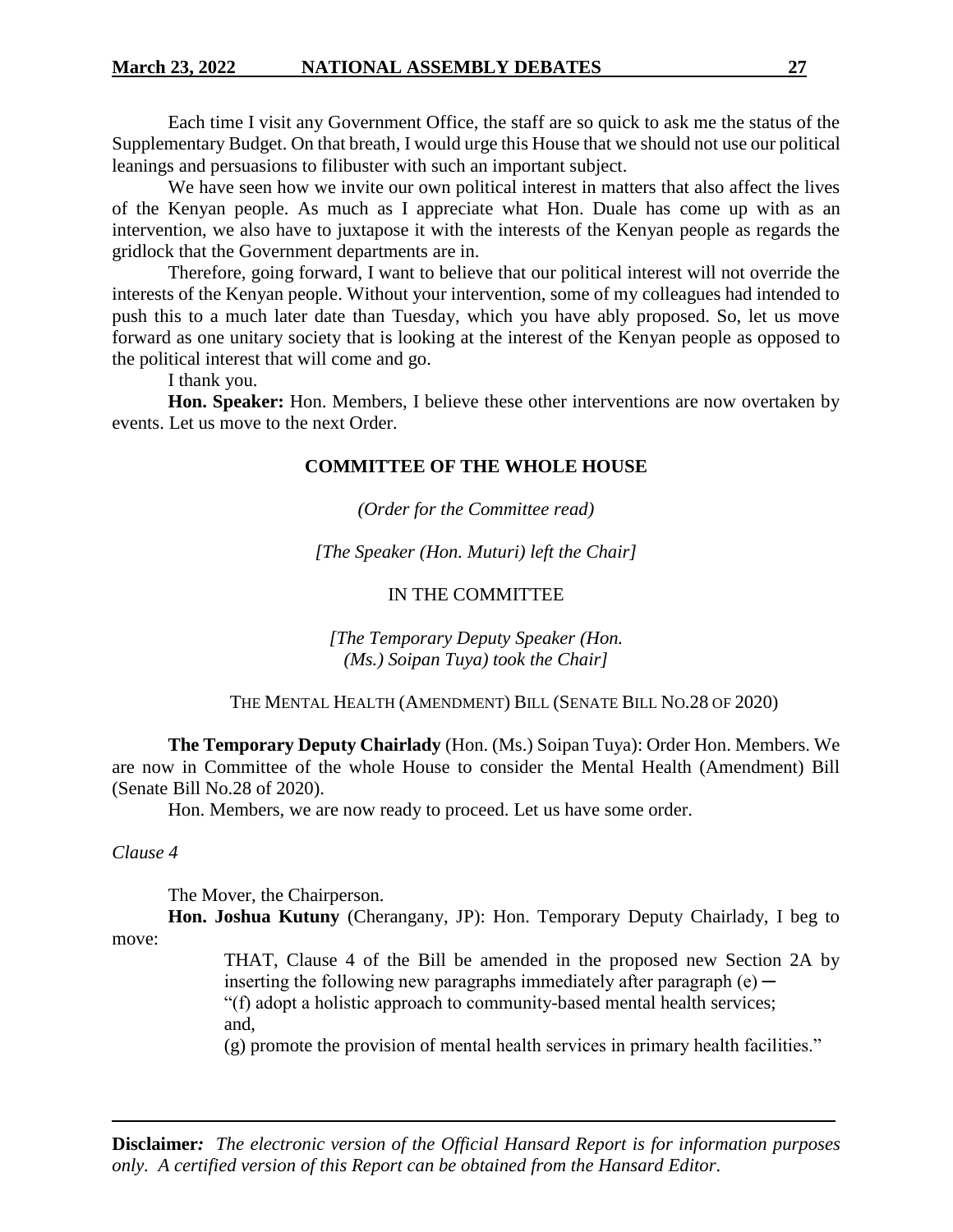The justification is that the amendment seeks to provide additional purpose of the Act which includes the promotion of community based mental health services and to promote the provision of mental services in primary health facilities.

*(Question of the amendment proposed)*

*(Question, that the words to be inserted be inserted, put and agreed to)*

*(Clause 4 as amended agreed to)*

#### *Clause 5*

**The Temporary Deputy Chairlady** (Hon. (Ms.) Soipan Tuya): Hon. Kutuny.

**Hon. Joshua Kutuny** (Cherangany, JP): Hon. Temporary Deputy Chairlady, I beg to move:

THAT, Clause 5 of the Bill be amended in the proposed new Section 2C—

(a) by inserting the following new sub-paragraph immediately after sub-paragraph  $(b)(ii)$ —

"(iii) expanding and strengthening community and family-based care and support systems for vulnerable persons;"

(b) by inserting the words "including mechanisms for outpatient comprehensive cover for mental health care and continued care for mental illness" immediately after the word "realized" appearing in paragraph (c);

(c) by deleting paragraph (f) and substituting therefor the following new paragraph─

"(f) develop community-based programmes for the continued care and rehabilitation of persons with mental illness;"

**The Temporary Deputy Chairlady** (Hon. (Ms.) Soipan Tuya): You have to expound a bit for Members to know what exactly it is.

**Hon. Joshua Kutuny** (Cherangany, JP): The justification is that the amendment seeks to make emphasis on the need to promote community based programmes in the provision of mental health services. It also seeks to ensure that the national Government shall be tasked with the responsibility of setting up mechanisms for the provision of comprehensive outpatient medical cover in regard to mental illness.

*(Question of the amendment proposed)*

**The Temporary Deputy Chairlady** (Hon. (Ms.) Soipan Tuya): Hon. Sankok.

**Hon. David ole Sankok** (Nominated, JP): I have heard the Chair say that the national Government will make provision for comprehensive mental care. What does it have to do with county governments? Are we in line with the Fourth Schedule of our Constitution?

**The Temporary Deputy Chairlady** (Hon. (Ms.) Soipan Tuya): Chair, do you need time to consult?

**Hon. Joshua Kutuny** (Cherangany, JP): No, Hon. Chairlady. For clarification, this is one of the specific functions of the national Government. When we talk about comprehensive health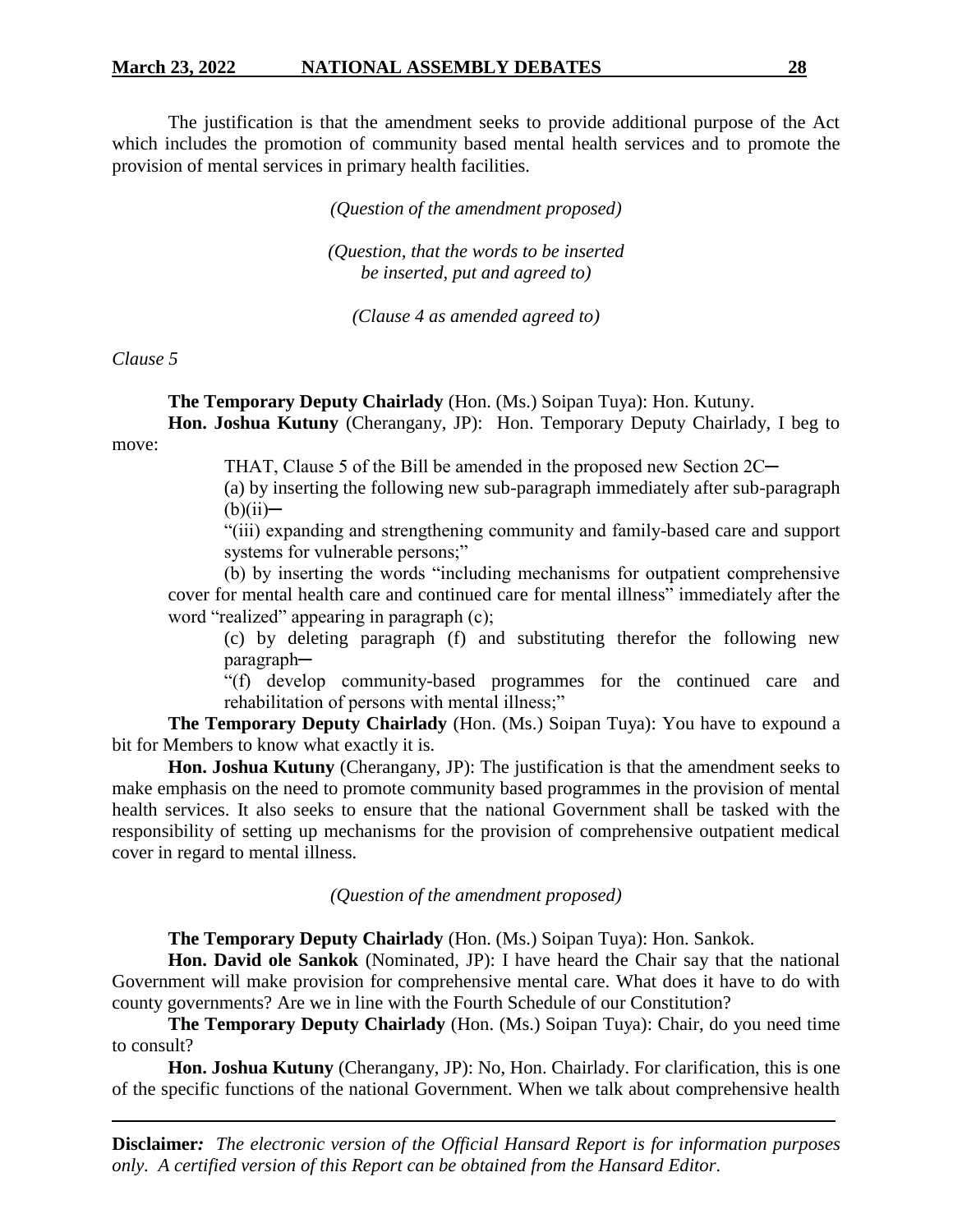cover, it is again the function of the national Government because we are borrowing from Universal Health Care. That is the justification. It does not affect the functions of the counties on health. Thank you.

**The Temporary Deputy Chairlady** (Hon. (Ms.) Soipan Tuya): Hon. Sankok, is the clarification enough?

**Hon. David ole Sankok** (Nominated, JP): Of course, it is not! He has said that comprehensive health care is with the national Government. We are talking about mental health. There are drugs that will be used in mental health. Who will be in the custody of those drugs? I believe it is the county governments because county referral hospitals and other health centres are within the purview of county governments. Does it mean that the national Government will have to transport drugs specifically for comprehensive healthcare because I have been informed by Hon. Kimunya who is the Leader of the Majority Party? There is confusion here. We have to give county governments their functions and the resources for the functions that should go them. We should not mix them.

**The Temporary Deputy Chairlady** (Hon. (Ms.) Soipan Tuya): Dr. Nyikal, you are a Member of the Committee. You can assist the Chair.

**Hon. (Dr.) James Nyikal** (Seme, ODM): The comprehensive care referred to here is about insurance cover. Insurance cover as we know now, particularly the National Hospital Insurance Fund (NHIF), is under the national Government. What has been realised is that many of the people with mental illness are not covered. So, we are expanding the policy to ensure that insurance cover now includes people with mental illness. That is the content. Therefore, we as a Committee support these amendments.

**The Temporary Deputy Chairlady** (Hon. (Ms.) Soipan Tuya): Chair, do you want to add something?

**Hon. Joshua Kutuny** (Cherangany, JP): When we are discussing, I think it is also very important for Members to read the whole document. There was a time we tabled the Report. They should have gone through the whole Report to understand exactly what it is. The section is on collaboration of the national Government and the county governments, if you read the whole of it. This is enriching, just the way Hon. (Dr.) Nyikal has just put it. The county governments, in collaboration with the national Government, will still play the role.

Thank you.

**Hon. David ole Sankok** (Nominated, JP): What Hon. (Dr.) Nyikal who is my senior has said really makes a lot of sense. But what Hon. Kutuny is saying is making us even more confused. When you talk about comprehensive healthcare, it may not mean that what was meant was health insurance cover. What is so difficult in putting it as comprehensive health insurance cover rather than saying it is comprehensive cover? That is so that we know it is insurance and not about a comprehensive cover. When you say it is comprehensive cover on mental health, it means mental health must be covered comprehensively in terms of counseling and medication. So, let us just be specific on comprehensive health cover. I think the Chair can agree with me.

**The Temporary Deputy Chairlady** (Hon. (Ms.) Soipan Tuya): Are you supporting? **Hon. David ole Sankok** (Nominated, JP): Now I support.

**The Temporary Deputy Chairlady** (Hon. (Ms.) Soipan Tuya): Good. Let us move on.

*(Question, that the words to be inserted be inserted, put and agreed to)*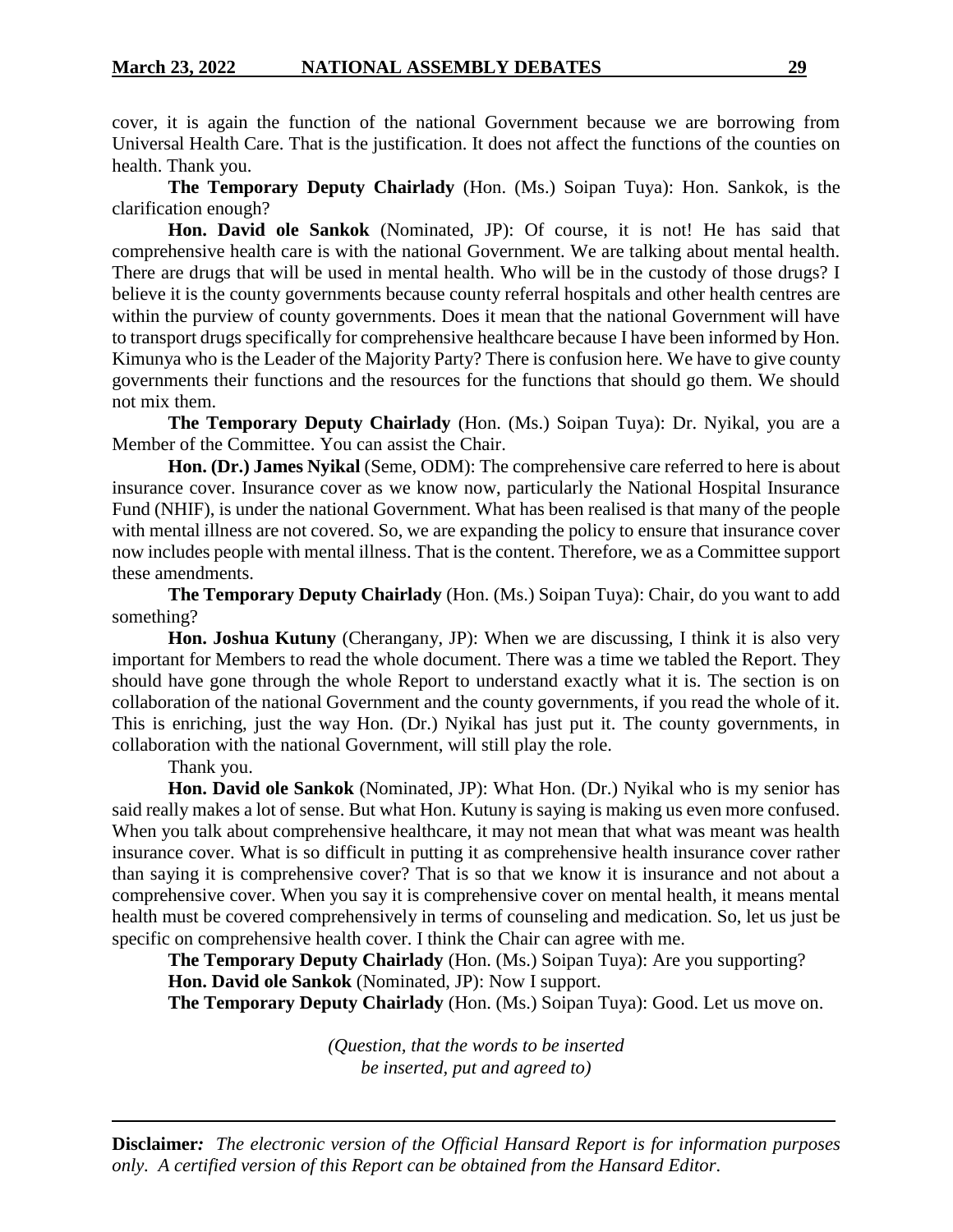*(Question, that the words to be left out be left out, put and agreed to)*

*(Question, that the words to be inserted in place thereof be inserted, put and agreed to)*

*(Clause 5 as amended agreed to)*

*(Clause 6 agreed to)*

# *Clause 7*

**Hon. Joshua Kutuny** (Cherangany, JP): I beg to move:

THAT, Clause 7 of the Bill be amended by deleting the proposed new subsection  $(2)$  and inserting the following new subsection—

"(2) The Board shall consist of—

- (a) a chairperson appointed by the President who shall—
	- (i) hold a Masters' degree in psychiatry or its equivalent from a university recognised in Kenya; and,
	- (ii) have at least ten years' experience, five of which shall be in a managerial position;
- (b) the Principal Secretary in the ministry for the time being responsible for matters relating to health or a representative appointed in writing;
- (c) the Principal Secretary in the Ministry for the time being responsible for matters relating to finance or a representative appointed in writing;
- (d) four persons, not being public officers, appointed by the Cabinet Secretary by virtue of gender, disability and regional balance, with knowledge and experience in mental health care of whom-
	- (i) one shall be a psychiatrist nominated by the Medical Practitioners and Dentists Board;
	- (ii) one shall be a counselor or psychologist nominated by the Counselors and Psychologists Board;
	- (iii) one shall be a nurse nominated by the Nursing Council of Kenya; and,
	- (iv) one shall be a clinical officer nominated by the Clinical Officers Council;
- (e) one person nominated by the Kenya National Commission on Human Rights with knowledge and experience in matters related to mental health;
- (f) two persons, not being governors, and having knowledge and experience in matters related to mental health, nominated by the Council of County Governors;
- (g) one county director of health nominated from amongst the forty-seven county directors of health by the Council of County Governors; and,
- (h) the Director of Mental Health, who shall be the secretary to the Board and an *ex officio* member of the Board."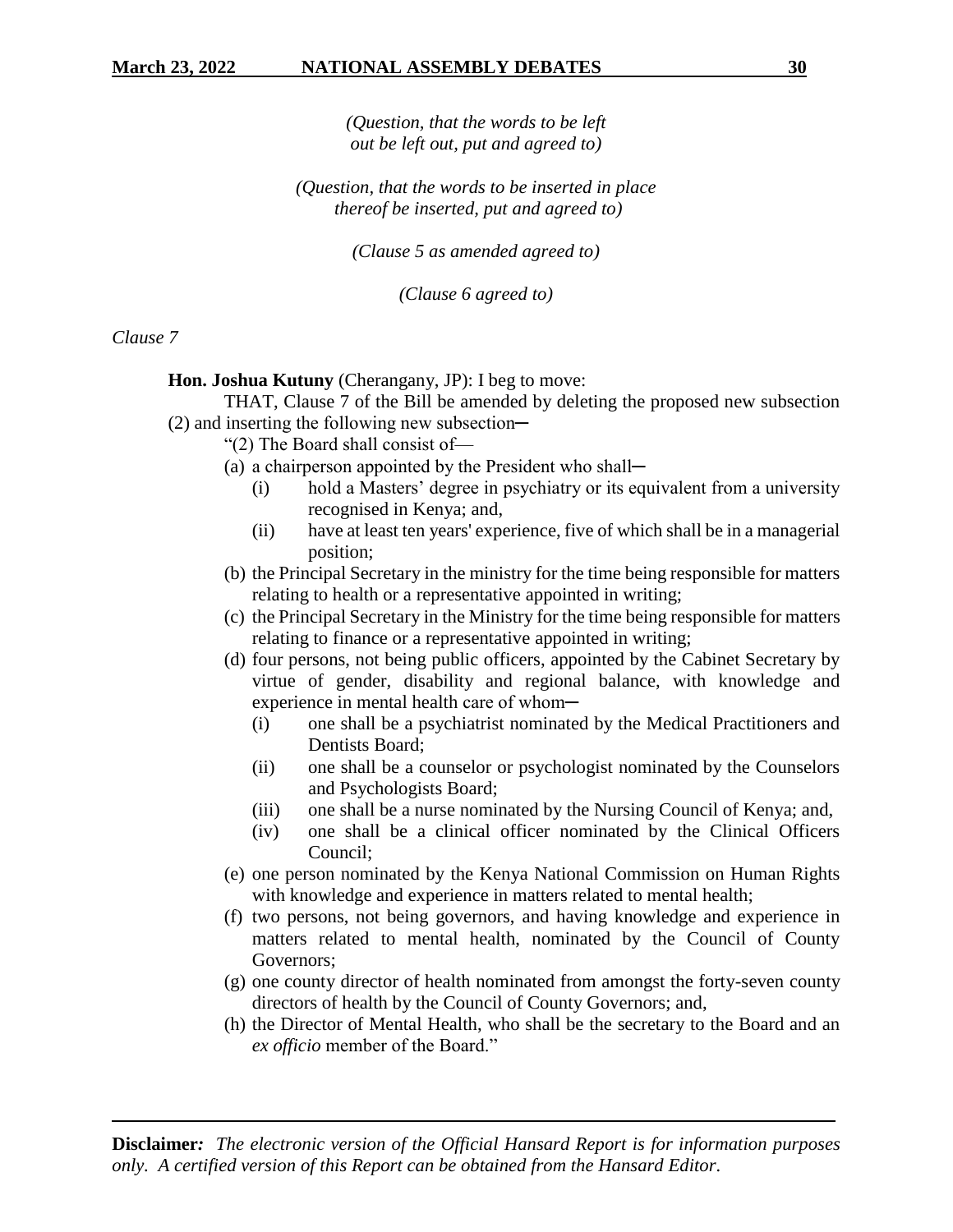**The Temporary Deputy Chairlady** (Hon. (Ms.) Soipan Tuya): Do I hear somebody's phone playing a clip? Order, Hon. Members! Please remember you are in Chamber. Hon. Kutuny, go on.

**Hon. Joshua Kutuny** (Cherangany, JP): I want to give the justification. The amendment seeks to provide qualifications for the persons of the board as well as propose that the four persons nominated by the CS shall not be public officers. The amendment also seeks to include the principal secretaries (PSs) responsible for health and finance in the membership of the board. They are the necessary members of the board for provision of sector-specific technical knowledge and expertise.

*(Question of the amendment proposed)*

# **The Temporary Deputy Chairlady** (Hon. (Ms.) Soipan Tuya): Hon. Sankok.

**Hon. David ole Sankok** (Nominated, JP): I support this one, especially on the point that the chairperson of the board should not be a public servant. In having these boards, the state corporations and parastatals - we are trying to bring expertise from the private world into Government mainstream management. So, this is one of the best amendments.

> *(Question, that the words to be left out be left out, put and agreed to)*

*(Question, that the words to be inserted in place thereof be inserted, put and agreed to)*

*(Clause 7 as amended agreed to)*

*(Clauses 8, 9, 10, 11, 12, 13, 14, 15, 16, 17, 18, 19, 20, 21, 22, 23, 24, 25, 26, 27, 28, 29, 30, 31, 32, 33, and 34 agreed to)*

Clause 35

**Hon. Joshua Kutuny** (Cherangany, JP): I beg to move:

- That, Clause 35 of the Bill be amended in paragraph (a) by-
- (a) deleting the words "by order of the Director or the respective county executive committee member" appearing in the proposed new subsection (1) and substituting therefor the words "with the approval of the person in charge";
- (b) deleting the words "The Director or the county executive committee member, as the case may be, shall" appearing in the proposed new subsection (1A) and substituting therefor the words "The person in charge shall".

The amendment seeks to ensure that transfer of patients will be done in accordance with the Referral Strategy Guidelines, with the approval of the person in charge. This will be more practical as opposed to requiring that approval be done by the Director or the County Executive Committee Member (CECM).

*(Question of the amendment proposed)*

*(Question, that the words to be left*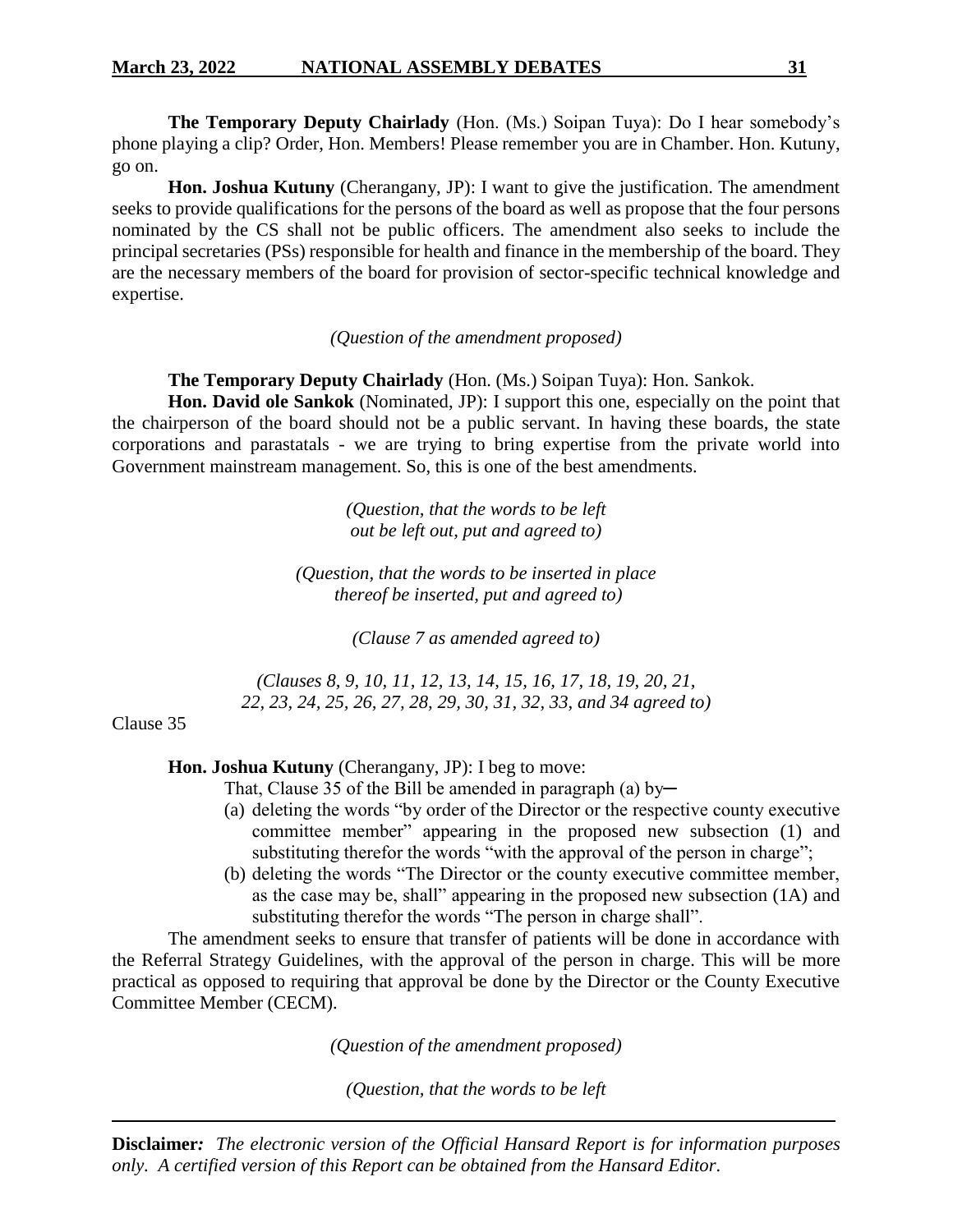*out be left out, put and agreed to)*

*(Question, that the words to be inserted in place thereof be inserted, put and agreed to)*

*(Clause 35 as amended agreed to)*

*(Clauses 36, 37, 38, 39, 40, 41, 42, 43, 44, 45, 46, 47, 48, 49, 50, 51 and 52 agreed to)*

*(Schedule agreed to)*

#### *Clause 3*

**The Temporary Deputy Chairlady** (Hon. (Ms.) Soipan Tuya): Chairperson.

**Hon. Joshua Kutuny** (Cherangany, JP): Hon. Temporary Deputy Chairlady, I beg to move:

THAT, Clause 3 of the Bill be amended in paragraph  $(b)$ —

(a) in the proposed definition of "mental health practitioner" by inserting the following new paragraph immediately after paragraph  $(a)$ —

"(aa) medical practitioner under the Medical Practitioners and Dentists Act;"

(b) by deleting the proposed definition of "mental health unit" and substituting therefor the following new definition-

"mental health unit" means a place or a section within a health facility designated to provide mental health services;"

(c) by deleting the proposed definition of "person with mental illness" and substituting therefor the following new definition-

"person with mental illness" means a person diagnosed by a qualified mental health practitioner to be suffering from mental illness, and includes—

(a) a person diagnosed with alcohol or substance use disorder; and,

(b) a person with suicidal ideation or behavior;"

(d) by inserting the following new definitions in their proper alphabetic sequence-

"mental health facility" means a facility registered and licensed by the relevant medical regulatory body to provide mental health services;

"mental health services" means the promotion of mental well being, prevention, management or alleviation of disease, illness, injury and other physical and social determinants affecting mental health in individuals;

"rehabilitation" means the multidisciplinary approach aimed at supporting persons with psycho-social, intellectual and cognitive disabilities, access to services geared towards their treatment and recovery process;"

The justification is that the amendment seeks to provide for the definition of terms that are used in the Act. In the definition of the term "mental health practitioner" the amendment seeks to include medical practitioners noting that the definition provides for the inclusion of other cadres within the health profession as mental health practitioners, but leaves out medical practitioners.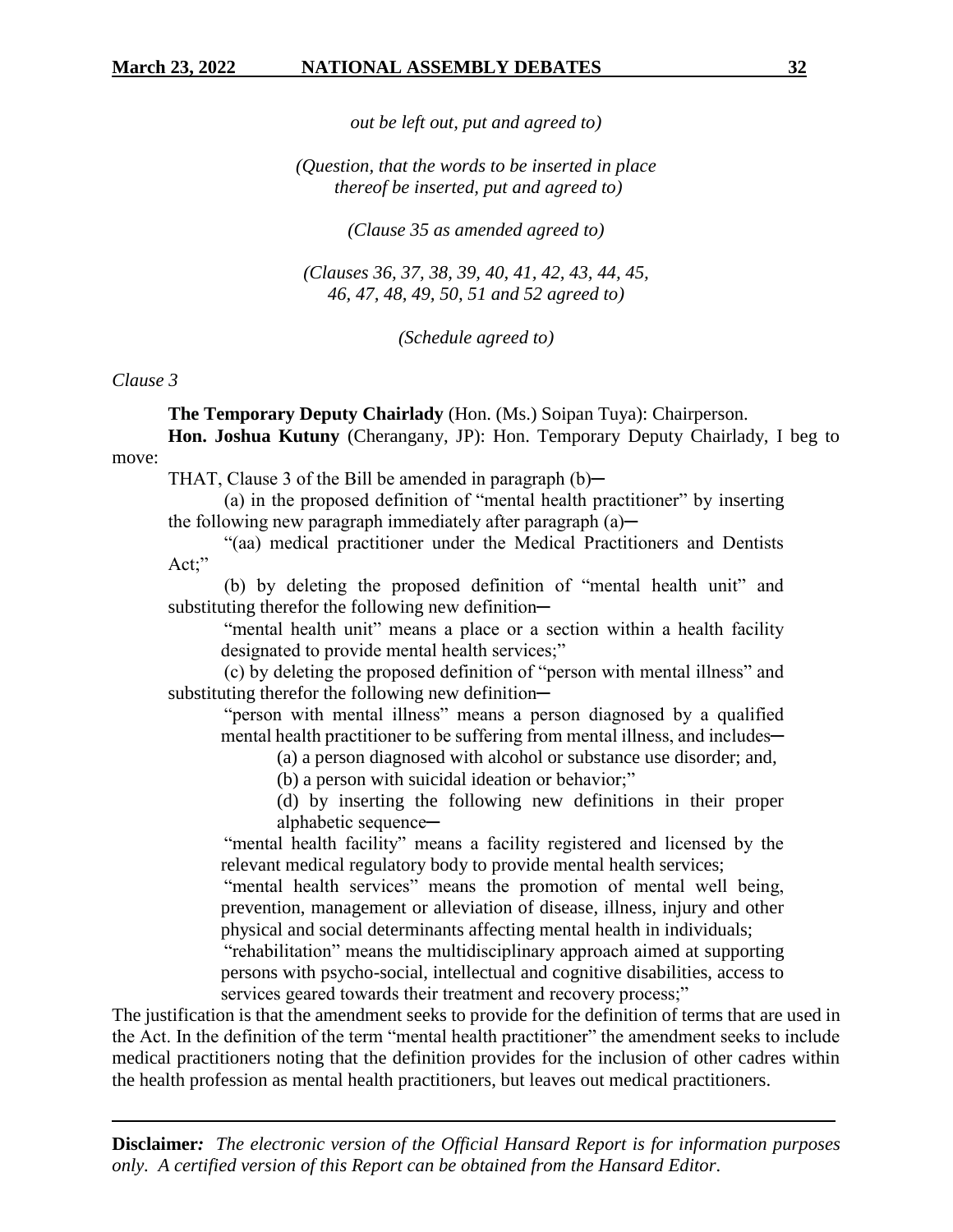### **March 23, 2022 NATIONAL ASSEMBLY DEBATES 33**

The amendment seeks to ensure that a mental health unit shall be a section within a health facility designated for mental health services without requiring rigours of gazettement by a section of the board or by a County Executive Committee member. The amendment also seeks to ensure that the diagnosis of mental illness shall only be done by a qualified dental health practitioner. Thank you.

*(Question of the amendment proposed)*

*(Question, that the words to be left out be left out, put and agreed to)*

*(Question, that the words to be inserted in place thereof be inserted, put and agreed to)*

*(Clause 3 as amended agreed to)*

*(Clause 2 agreed to)*

*(Title agreed to)*

*(Clause 1 agreed to)*

**The Temporary Deputy Chairlady** (Hon. (Ms.) Soipan Tuya): I now call upon the Mover to move reporting.

**Hon. Joshua Kutuny** (Cherangany, JP): Hon. Temporary Deputy Chairlady, I beg to move that the Committee doth report to the House its consideration of the Mental Health (Amendment) Bill (Senate Bill No. 28 of 2020) and its approval thereof with amendments.

*(Question proposed)*

*(Question put and agreed to)*

*(The House resumed)*

*[The Temporary Deputy Speaker (Hon. (Ms.) Soipan Tuya) in the Chair]*

#### **REPORT**

THE MENTAL HEALTH (AMENDMENT) BILL

**Hon. Temporary Deputy Speaker** (Hon. (Ms.) Soipan Tuya): I now call upon the Chairperson to report to the House.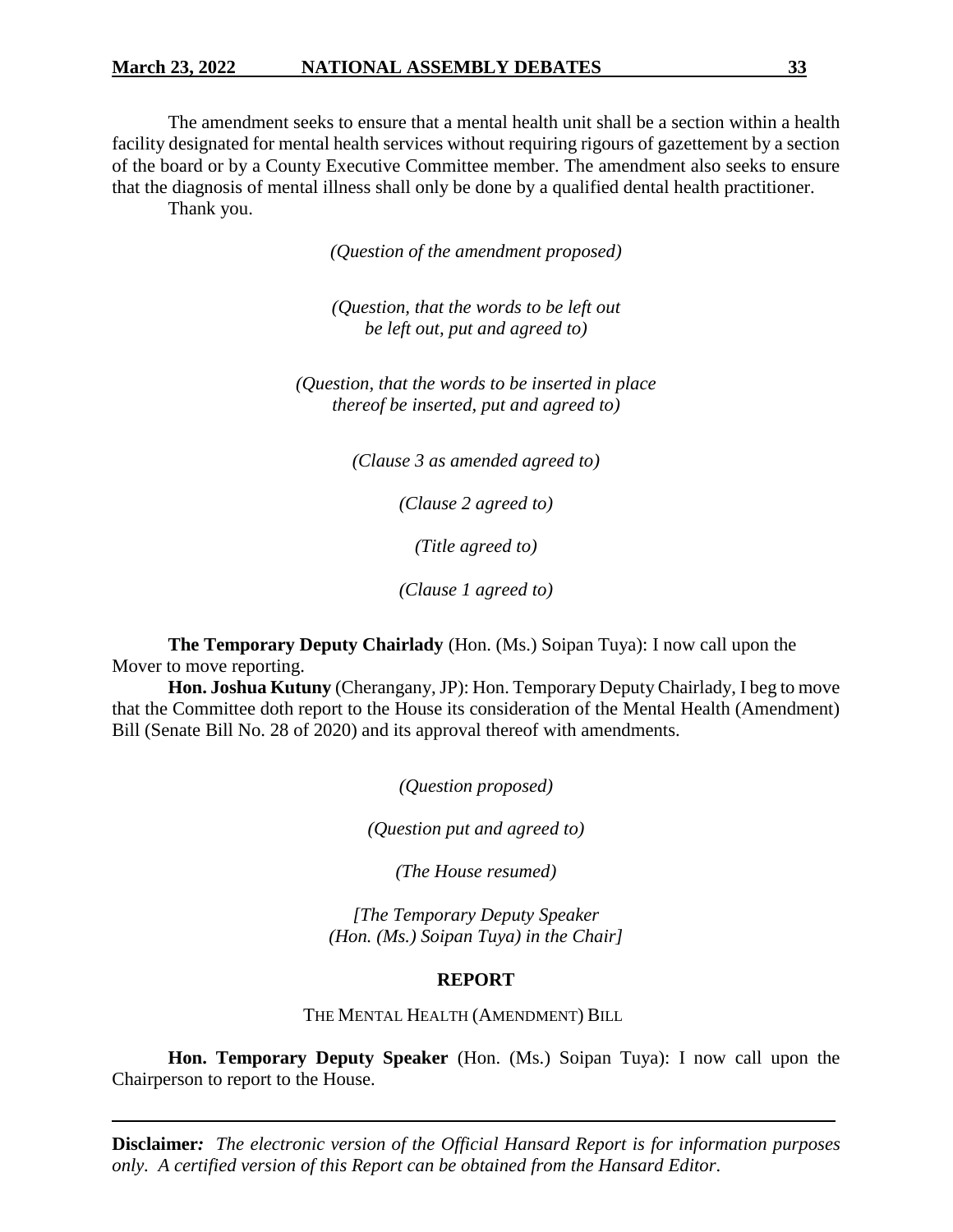**Hon. Amos Kimunya** (Kipipiri, JP): Hon. Temporary Deputy Speaker, I beg to Report that Committee of the Whole House has considered the Mental Health (Amendment) Bill (Senate Bill No. 28 of 2020) and its approval thereof with amendments.

**Hon. Temporary Deputy Speaker** (Hon. (Ms.) Soipan Tuya): I call upon the Mover to move the agreement with the Report.

**Hon. Joshua Kutuny** (Cherangany, JP): Hon. Temporary Deputy Speaker, I beg to move that the House doth agree with the Committee in the said Report, and I request Hon. Nyikal to second the Motion for agreement with the Report of the Committee of the whole House.

**Hon. Temporary Deputy Speaker** (Hon. (Ms.) Soipan Tuya): Hon. (Dr.) Nyikal.

**Hon. (Dr.) James Nyikal** (Seme, ODM): Hon. Temporary Deputy Speaker, I second.

**Hon. Temporary Deputy Speaker** (Hon. (Ms.) Soipan Tuya): Order Members! Is that Hon. T.J.?

#### *(Question proposed)*

**Hon. Temporary Deputy Speaker** (Hon. (Ms.) Soipan Tuya): Hon. Millie.

**Hon. (Ms.) Odhiambo-Mabona** (Suba North, ODM): Thank you, Hon. Temporary Deputy Speaker. I am presuming that this is the point that I can comment.

**Hon. Temporary Deputy Speaker** (Hon. (Ms.) Soipan Tuya): Yes, go ahead.

**Hon. (Ms.) Odhiambo-Mabona** (Suba North, ODM): Thank you, Hon. Temporary Deputy Speaker. Let me take this opportunity to thank the Mover of this Bill. Mental health is a big problem in this country for a variety of factors. People are struggling and some of the young people are addicted to drugs and that creates a lot of issues on mental health. I want to congratulate the Hon. Senator who has brought this Bill and for beefing up what we already had.

Thank you.

**Hon. Temporary Deputy Speaker** (Hon. (Ms.) Soipan Tuya): Hon. Murugara.

**Hon. George Gitonga**, (Tharaka, DP): Thank you, Temporary Deputy Speaker. Let me join other Members in thanking everyone, including our House, for passing this Bill that has come from the Senate. Mental health is extremely important in the country, especially in view of the fact that those who suffer from mental health are referred to in derogatory terms like being deranged, being mad or whatever other terms that are used. We want to see those services brought down to the counties. That is why Hon. Sankok was asked what the roles of the county governments were. We want to see people who have mental health problems, including those in Tharaka Constituency, being taken to cheap hospitals where they are attended to and they are discharged after being cured. This Bill is important and it is good for the country.

Thank you, Senate and the National Assembly.

**Hon. Temporary Deputy Speaker** (Hon. (Ms.) Soipan Tuya): Is that Member for Ndhiwa? These are just brief comments.

**Hon. Martin Owino** (Ndhiwa, ODM): Thank you, Hon. Temporary Deputy Speaker. I also want to thank our Departmental Committee on Health for considering this Bill and for removing bureaucracies so that when people are suffering from mental health, they can be easily diagnosed and referred. There is a lot that goes on in mental health. We want to integrate it in the community primary health system so that they are picked up early and addressed.

Thank you.

**Hon. Temporary Deputy Speaker** (Hon. (Ms.) Soipan Tuya): Hon. Sankok.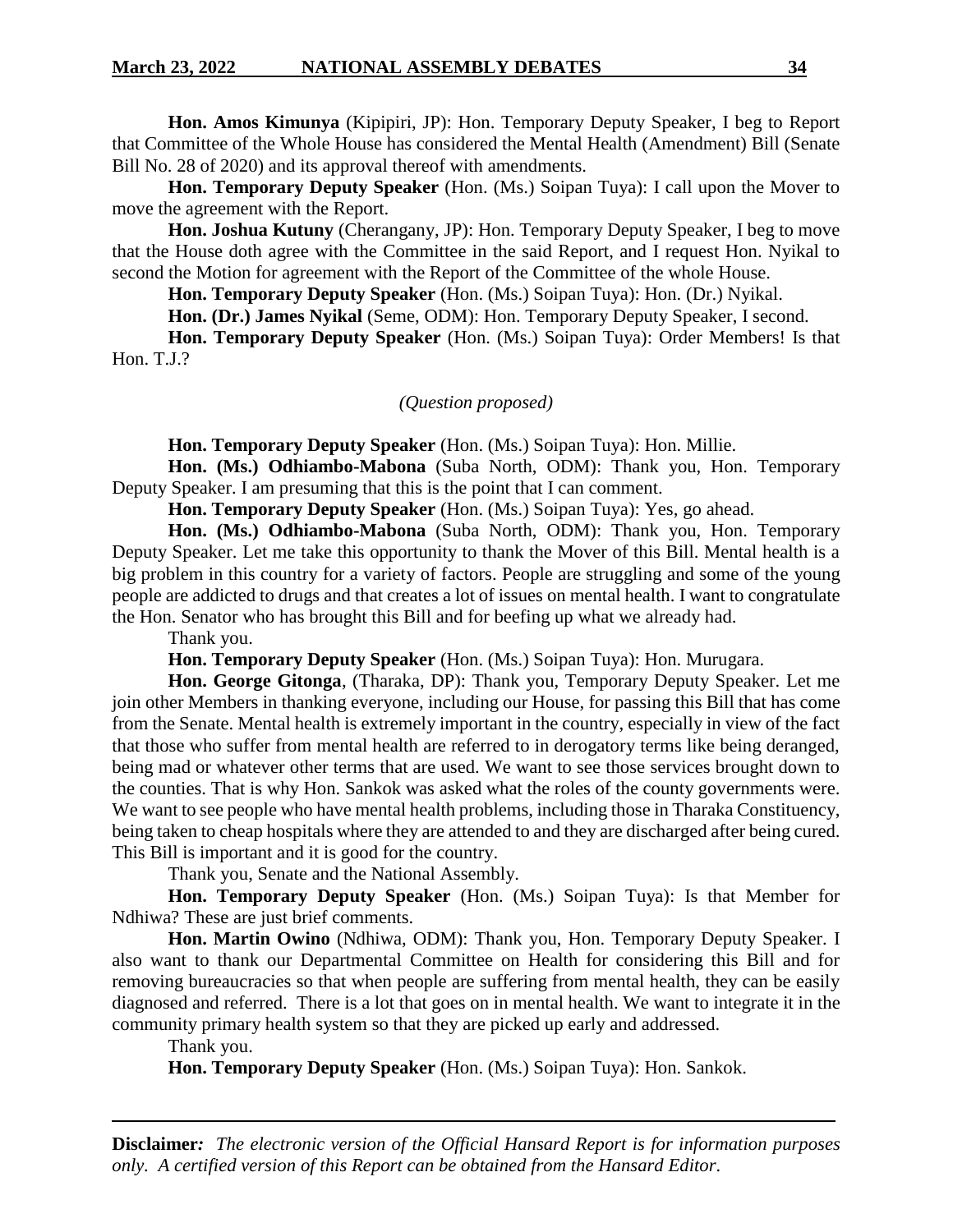**Hon. David Sankok** (Nominated, JP): Thank you, Hon. Deputy Speaker. I stand to also support the Bill and thank the Committee and the Senate for bringing it to this House. Let me congratulate, Hon. Sen. Kasanga, who is a Nominated Member of the Senate and a very beautiful lady from Machakos for bringing this Bill that will solve many issues that we are facing as a country. This is due to the high cost of living as a result of increase in food prices and some youth using drugs in our country. We have drug peddlers and traffickers who at times are leaders in our country. This has increased the mental health illnesses in our country.

This Bill has, therefore, come at the right time to try and sort out this issue. Recently, we were treated with shocking news that 10 per cent of our disciplinary forces and especially, the police officers, are suffering from mental health. When we think of 10 per cent of the police officers armed to the teeth with ammunition and guns suffering from mental health, then, we have all the reasons to worry as a country.

I support and thank the Senate and the National Assembly for passing this Bill without very much ado.

Thank you.

**The Temporary Deputy Speaker** (Hon.(Ms.) Soipan Tuya): Thank you very much.

I think we can stop there. Member for Kabondo Kasipul.

**Hon. Eve Obara** (Kabondo Kasipul, ODM): Thank you very much, Hon. Temporary Deputy Speaker.

May I also appreciate the Committee for bringing this Bill, and support it at the outset, as it is timely. As a country, it is time we confronted the matter of mental health. We have consistently seen suicide cases on issues that we, as a society, get shocked. These are people who are considered successful and children whom you did not even imagine had problems within our houses.

I support this Bill and look forward to a situation whereby, going forward, issues of suicide and depressions that we have seen will reduce in this country.

Thank you and I support.

**The Temporary Deputy Speaker** (Hon.(Ms.) Soipan Tuya): We shall defer the putting of the Question until when we are properly constituted.

Let us move to the next Order.

*(Putting of the Question deferred)*

# **BILL**

# *Second Reading*

# THE ELECTION CAMPAIGN FINANCING (AMENDMENT) BILL

*(Loud consultations)*

**The Temporary Deputy Speaker** (Hon.(Ms.) Soipan Tuya): Order, Hon. Sankok. You are talking off-record. You have to do things properly.

**Hon. David ole Sankok** (Nominated, JP): Thank you, Hon. Temporary Deputy Speaker. Protect me from T.J. Kajwang' also known as *"CJ Bonoko."* I will, however, seek your services because I might contest for a presidential election; and if I lose, you will swear me in at Uhuru Park!